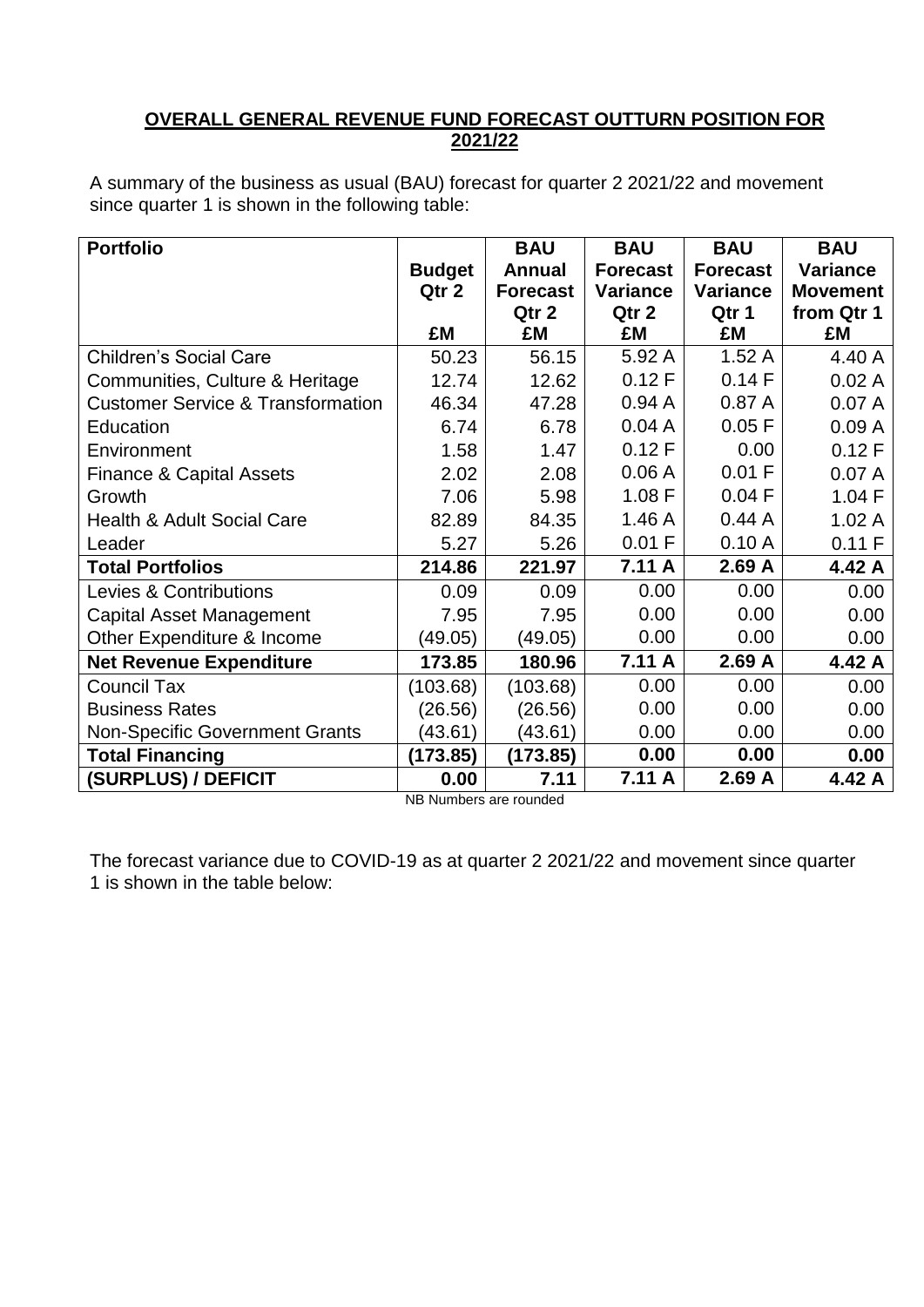| <b>Portfolio</b>                             | <b>COVID</b><br><b>Forecast</b><br><b>Variance</b><br>Qtr 2 | <b>COVID</b><br><b>Forecast</b><br><b>Variance</b><br>Qtr 1 | <b>COVID</b><br><b>Variance</b><br><b>Movement</b> |
|----------------------------------------------|-------------------------------------------------------------|-------------------------------------------------------------|----------------------------------------------------|
|                                              | £M                                                          | £M                                                          | from Qtr 1<br>£M                                   |
| <b>Children's Social Care</b>                | 0.30 F                                                      | 0.37 F                                                      | 0.07A                                              |
| Communities, Culture & Heritage              | 0.03A                                                       | 0.16A                                                       | 0.13F                                              |
| <b>Customer Service &amp; Transformation</b> | 0.21A                                                       | 0.08A                                                       | 0.13A                                              |
| Education                                    | 0.02A                                                       | 0.02A                                                       | 0.00                                               |
| Environment                                  | 0.03A                                                       | 0.07A                                                       | $0.04$ F                                           |
| <b>Finance &amp; Capital Assets</b>          | 1.06A                                                       | 0.12A                                                       | 0.94A                                              |
| Growth                                       | 0.77A                                                       | 0.71A                                                       | 0.06A                                              |
| <b>Health &amp; Adult Social Care</b>        | 0.02A                                                       | 0.23A                                                       | 0.21 F                                             |
| Leader                                       | 0.03A                                                       | 0.03A                                                       | 0.00                                               |
| <b>Total Portfolios</b>                      | 1.86 A                                                      | 1.03A                                                       | 0.83A                                              |
| <b>Levies &amp; Contributions</b>            | 0.00                                                        | 0.00                                                        | 0.00                                               |
| <b>Capital Asset Management</b>              | 0.00                                                        | 0.00                                                        | 0.00                                               |
| Other Expenditure & Income                   | 0.00                                                        | 0.00                                                        | 0.00                                               |
| <b>Net Revenue Expenditure</b>               | 1.86 A                                                      | 1.03A                                                       | 0.83A                                              |
| <b>Council Tax</b>                           | 0.00                                                        | 0.00                                                        | 0.00                                               |
| <b>Business Rates</b>                        | 0.00                                                        | 0.00                                                        | 0.00                                               |
| <b>Non-Specific Government Grants</b>        | 1.50 F                                                      | 1.08 F                                                      | 0.42 F                                             |
| <b>Total Financing</b>                       | 1.50 F                                                      | 1.08 F                                                      | 0.42 F                                             |
| (SURPLUS)/DEFICIT                            | 0.36A                                                       | 0.04F                                                       | 0.40A                                              |

NB Numbers are rounded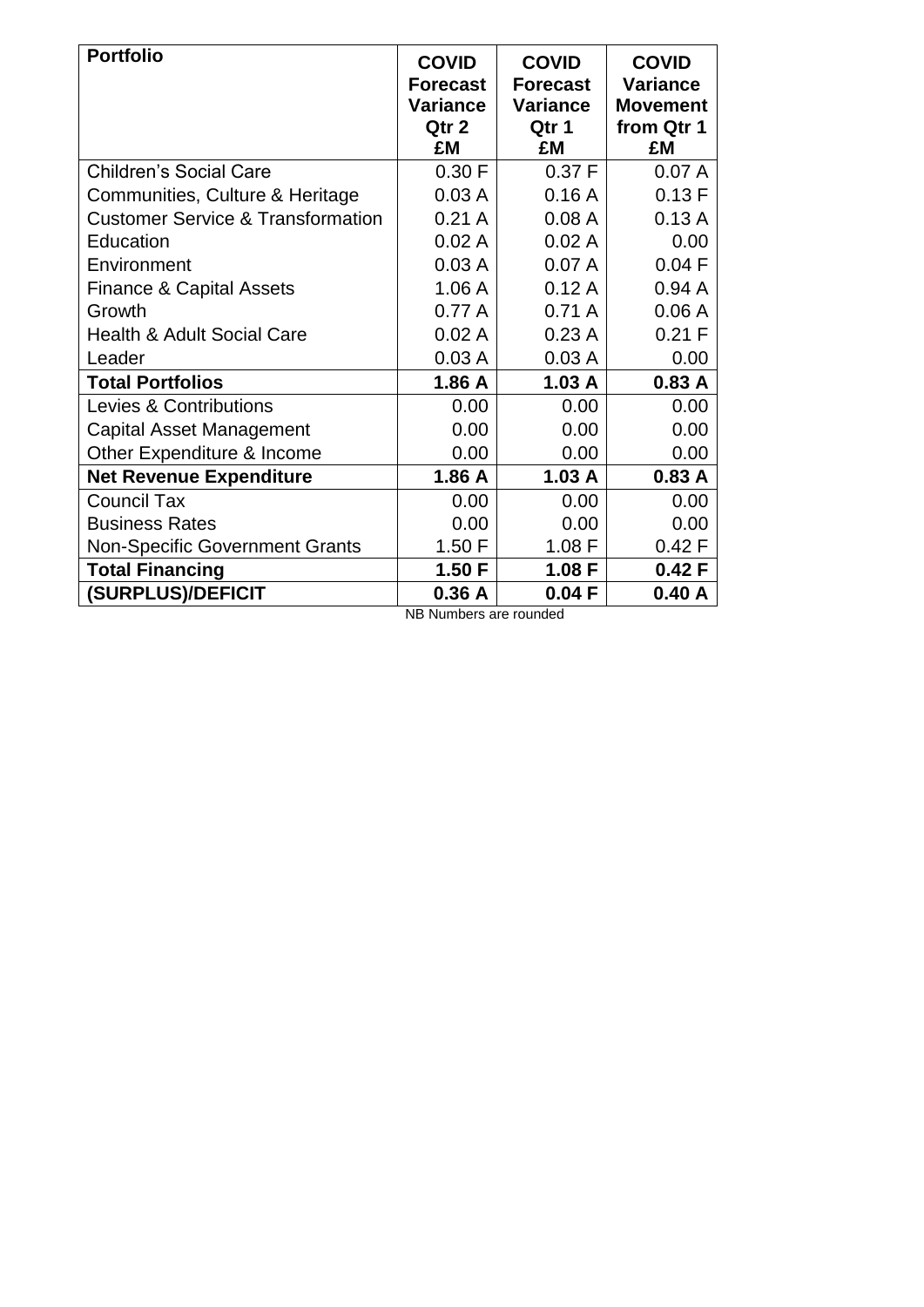# **EXPLANATIONS BY PORTFOLIO**

## **1. CHILDREN'S SOCIAL CARE PORTFOLIO**

### **KEY REVENUE ISSUES – QUARTER 2 2021/22**

The Portfolio is currently forecast to have a deficit of **£5.92M** for business as usual (BAU) activities, which represents a percentage variance against budget of 11.8**%.** The Portfolio forecast variance has moved adversely by **£4.40M** from the position reported at quarter 1.

In addition, there is a **£0.30M** surplus on the COVID-19 pandemic budget, an adverse movement of £0.07M from the position reported at quarter 1.

|                                               | <b>Forecast</b><br><b>Variance</b><br>Qtr 2<br>£M | <b>Forecast</b><br><b>Variance</b><br>Qtr 1<br>£M | <b>Movement</b><br>from<br>Qtr 1<br>£M | $%$ of<br>budget |
|-----------------------------------------------|---------------------------------------------------|---------------------------------------------------|----------------------------------------|------------------|
| <b>Portfolio Outturn business as</b><br>usual | 5.92 A                                            | 1.52A                                             | 4.40 A                                 | 11.8             |
| COVID-19 Pandemic                             | 0.30 F                                            | 0.37 F                                            | 0.07A                                  |                  |
| Total                                         | 5.62 A                                            | 1.15A                                             | 4.47 A                                 |                  |

A summary of the Portfolio business as usual forecast variance and movement since quarter 1 is shown in the table below:

| <b>Service Area</b>                                        | <b>BAU</b><br><b>Forecast</b><br><b>Variance</b><br>Qtr 2<br>£M | <b>BAU</b><br><b>Forecast</b><br>Variance<br>Qtr 1<br>£M | <b>BAU</b><br>Variance<br><b>Movement</b><br>from<br>Qtr 1<br>£M |
|------------------------------------------------------------|-----------------------------------------------------------------|----------------------------------------------------------|------------------------------------------------------------------|
| <b>Looked After Children</b>                               | 4.39 A                                                          | 1.52A                                                    | 2.87A                                                            |
| Multi Agency Safeguarding Hub &<br><b>Children in Need</b> | 0.34A                                                           | 0.00                                                     | 0.34A                                                            |
| <b>Prevention &amp; Inclusion Service</b>                  | 0.18A                                                           | 0.00                                                     | 0.18A                                                            |
| <b>Quality Assurance Business Unit</b>                     | 0.21A                                                           | 0.00                                                     | 0.21A                                                            |
| <b>Specialist Core Services</b>                            | 0.87A                                                           | 0.00                                                     | 0.87A                                                            |
| Other                                                      | 0.07 F                                                          | 0.00                                                     | 0.08 F                                                           |
| Total                                                      | 5.92A                                                           | 1.52A                                                    | 4.40 A                                                           |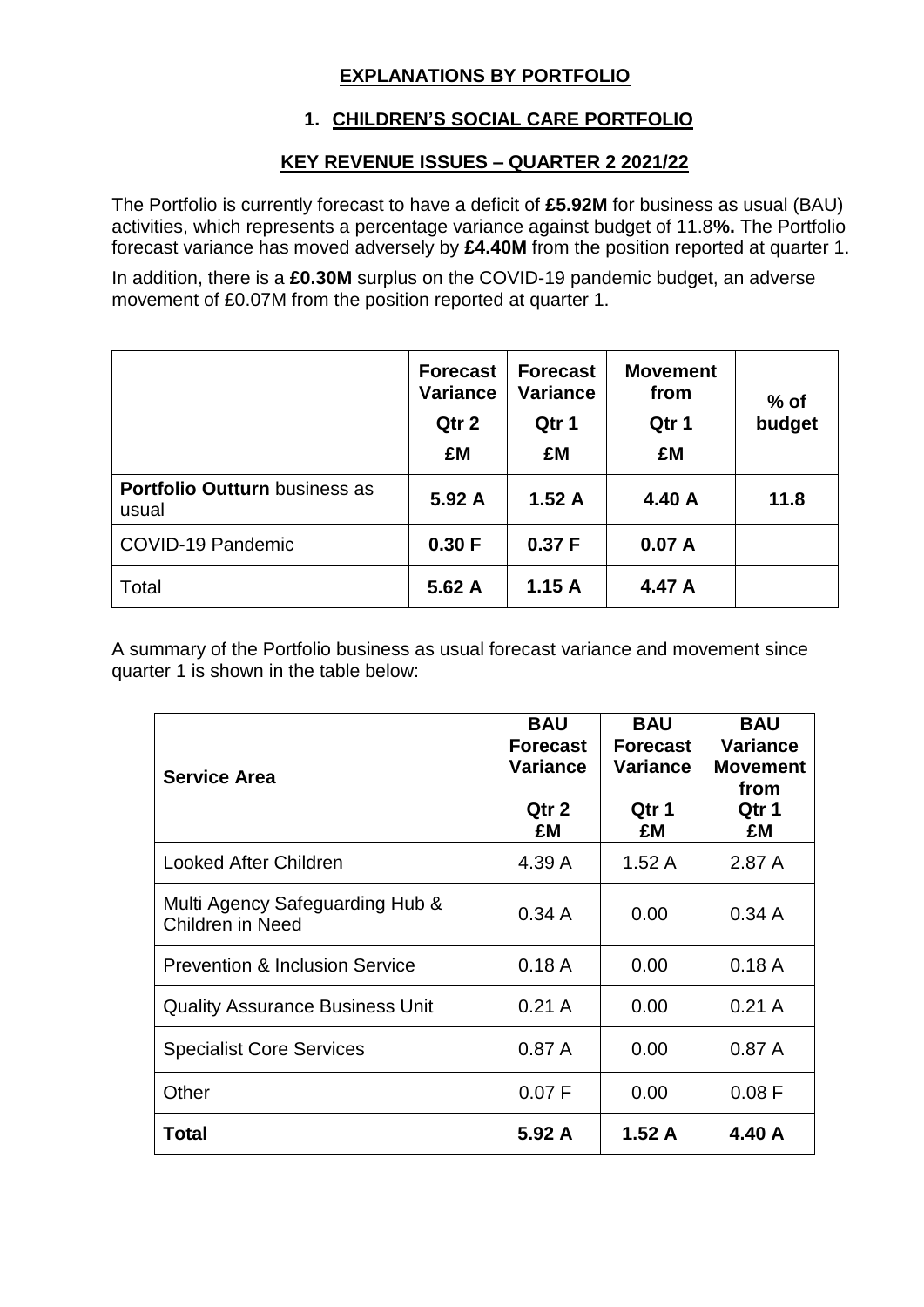### **The SIGNIFICANT business as usual movements between quarter 1 and quarter 2 for the Portfolio are:**

| Service Area                                           | Movement<br>in BAU<br>Forecast<br>Variance<br>Between Qtr<br>1 and Qtr 2<br>£M | Explanation:                                                                                                                                                                                                                                                                                                                                                                      |
|--------------------------------------------------------|--------------------------------------------------------------------------------|-----------------------------------------------------------------------------------------------------------------------------------------------------------------------------------------------------------------------------------------------------------------------------------------------------------------------------------------------------------------------------------|
| <b>Looked After</b><br>Children                        | 2.87 A                                                                         | The numbers and cost of Residential and<br>Independent Fostering (IFA) placements within the<br>service has continued to increase. Additionally, there<br>has been a review of the current spend of the in<br>house fostering payments. These have led to an<br>adverse forecast increase for these placements of<br>£1.0M.                                                       |
|                                                        |                                                                                | Additionally, the placement costs within the Pathways<br>Team have also continued to increase due to<br>increased demand and this has led to an adverse<br>forecast for the year of £0.56M.                                                                                                                                                                                       |
|                                                        |                                                                                | There is also an adverse variance of £1.31M<br>following a review of the disability JIGSAW spend<br>against budget where there have been new<br>residential cases and increases in current case costs,<br>as well as spend related to unfunded service critical<br>posts that are being addressed as part of the<br>Destination 22 restructure.                                   |
| Multi Agency<br>Safeguarding Hub<br>& Children in Need | 0.34A                                                                          | The numbers of agency staff within this service has<br>not been reducing as quickly as forecast due to<br>demand in this service from case numbers and<br>complexity and this has resulted in a yearly<br>forecasted adverse variance of £0.34M.                                                                                                                                  |
| <b>Quality Assurance</b><br><b>Business Unit</b>       | 0.21A                                                                          | The adverse forecast movement of £0.21M relates to<br>additional staffing costs. Of this amount, £0.15M<br>relates to 3 fixed term posts recruited to manage<br>critical demands within the Quality Assurance team.<br>Additionally, further costs of £0.06M have been<br>identified following a review of the agency spend<br>against budget covering posts across this service. |
| <b>Specialist Core</b><br><b>Services</b>              | 0.87A                                                                          | There have been demand increases of £0.87M in<br>temporary accommodation and other preventative<br>spend within the Protection and Court Team (PACT)<br>to assist children and families within the city.                                                                                                                                                                          |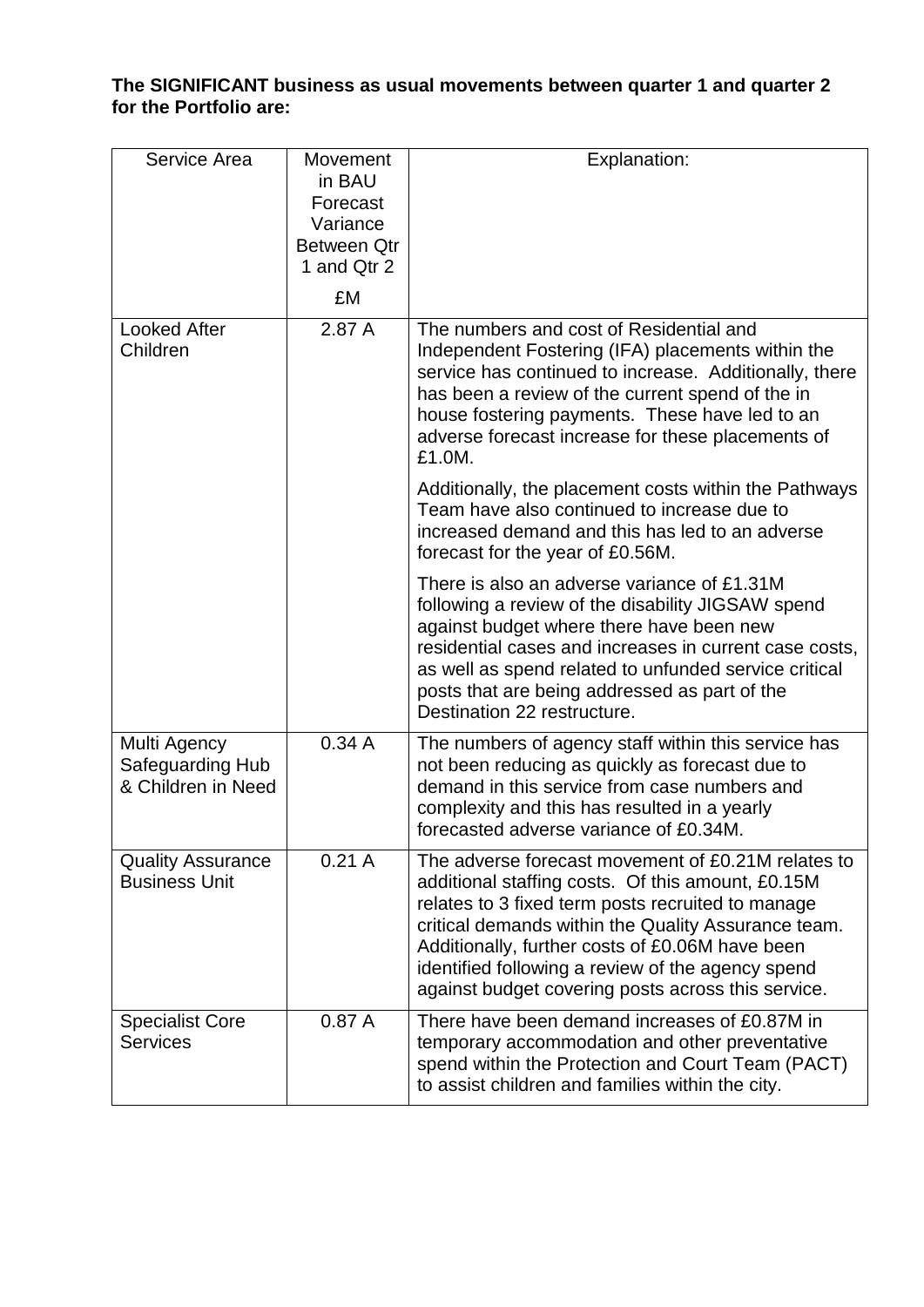| <b>Service Area</b>          | <b>COVID</b><br><b>Forecast</b><br><b>Variance</b><br>Qtr 2<br>£M | <b>COVID</b><br><b>Forecast</b><br><b>Variance</b><br>Qtr 1<br>£M | <b>COVID</b><br><b>Variance</b><br><b>Movement</b><br>from<br>Qtr 1<br>£M |
|------------------------------|-------------------------------------------------------------------|-------------------------------------------------------------------|---------------------------------------------------------------------------|
| <b>Looked After Children</b> | 0.30 F                                                            | 0.37 F                                                            | 0.07A                                                                     |
| <b>Total</b>                 | 0.30 F                                                            | 0.37 F                                                            | 0.07A                                                                     |

**The are no SIGNFICANT COVID-19 variance movements between quarter 1 and quarter 2 for the Portfolio.**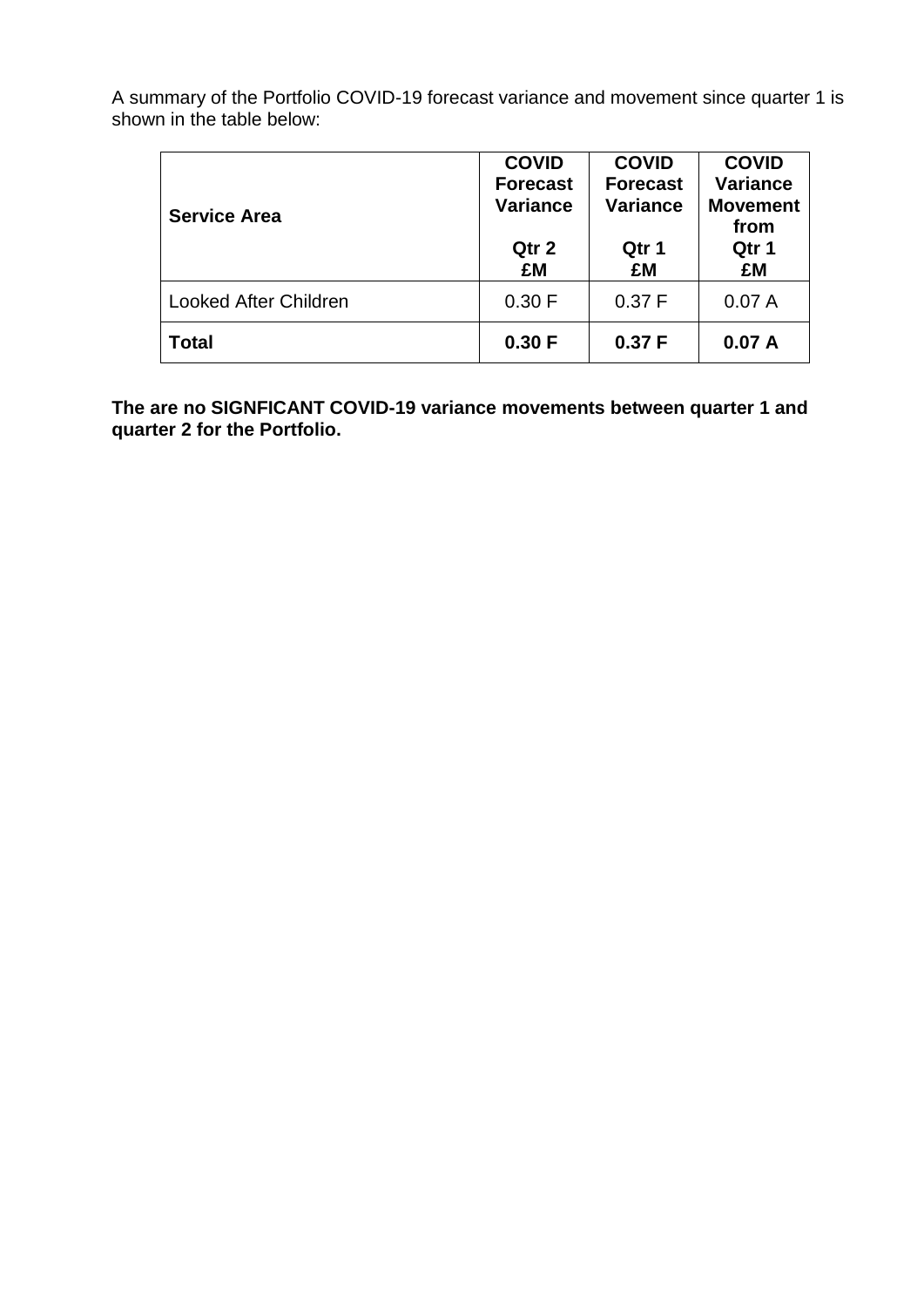# **2. COMMUNITIES, CULTURE & HERITAGE PORTFOLIO**

# **KEY REVENUE ISSUES – QUARTER 2 2021/22**

The Portfolio is currently forecast to have a surplus of **£0.12M** for business as usual (BAU) activities, which represents a percentage variance against budget of 0.8**%.** The Portfolio forecast variance has moved adversely by **£0.02M** from the position reported at quarter 1.

In addition, there is a **£0.03M** deficit on the COVID-19 pandemic budget, a favourable movement of £0.12M from the position reported at quarter 1.

|                                               | <b>Forecast</b><br><b>Variance</b><br>Qtr 2<br>£M | <b>Forecast</b><br><b>Variance</b><br>Qtr 1<br>£M | <b>Movement</b><br>from<br>Qtr 1<br>£M | $%$ of<br>budget |
|-----------------------------------------------|---------------------------------------------------|---------------------------------------------------|----------------------------------------|------------------|
| <b>Portfolio Outturn business as</b><br>usual | 0.12 F                                            | 0.14F                                             | 0.02A                                  | 0.8%             |
| COVID-19 Pandemic                             | 0.03A                                             | 0.16A                                             | 0.12F                                  |                  |
| Total                                         | 0.09 F                                            | 0.02A                                             | 0.11 F                                 |                  |

A summary of the Portfolio business as usual forecast variance and movement since Quarter 1 is shown in the table below:

| <b>Service Area</b>                      | <b>BAU</b><br><b>Forecast</b><br><b>Variance</b><br>Qtr 2<br>£M | <b>BAU</b><br><b>Forecast</b><br><b>Variance</b><br>Qtr 1<br>£M | <b>BAU</b><br><b>Variance</b><br><b>Movement</b><br>from<br>Qtr 1<br>£M |
|------------------------------------------|-----------------------------------------------------------------|-----------------------------------------------------------------|-------------------------------------------------------------------------|
| <b>Cultural Services</b>                 | 0.10A                                                           | 0.00                                                            | 0.10A                                                                   |
| <b>Grants to Voluntary Organisations</b> | 0.08 F                                                          | 0.00                                                            | 0.08 F                                                                  |
| <b>Stronger Communities</b>              | 0.14F                                                           | 0.14F                                                           | 0.00                                                                    |
| <b>Total</b>                             | 0.12 F                                                          | 0.14F                                                           | 0.02A                                                                   |

**There were no SIGNIFICANT business as usual movements between Quarter 1 and Quarter 2 for the Portfolio.**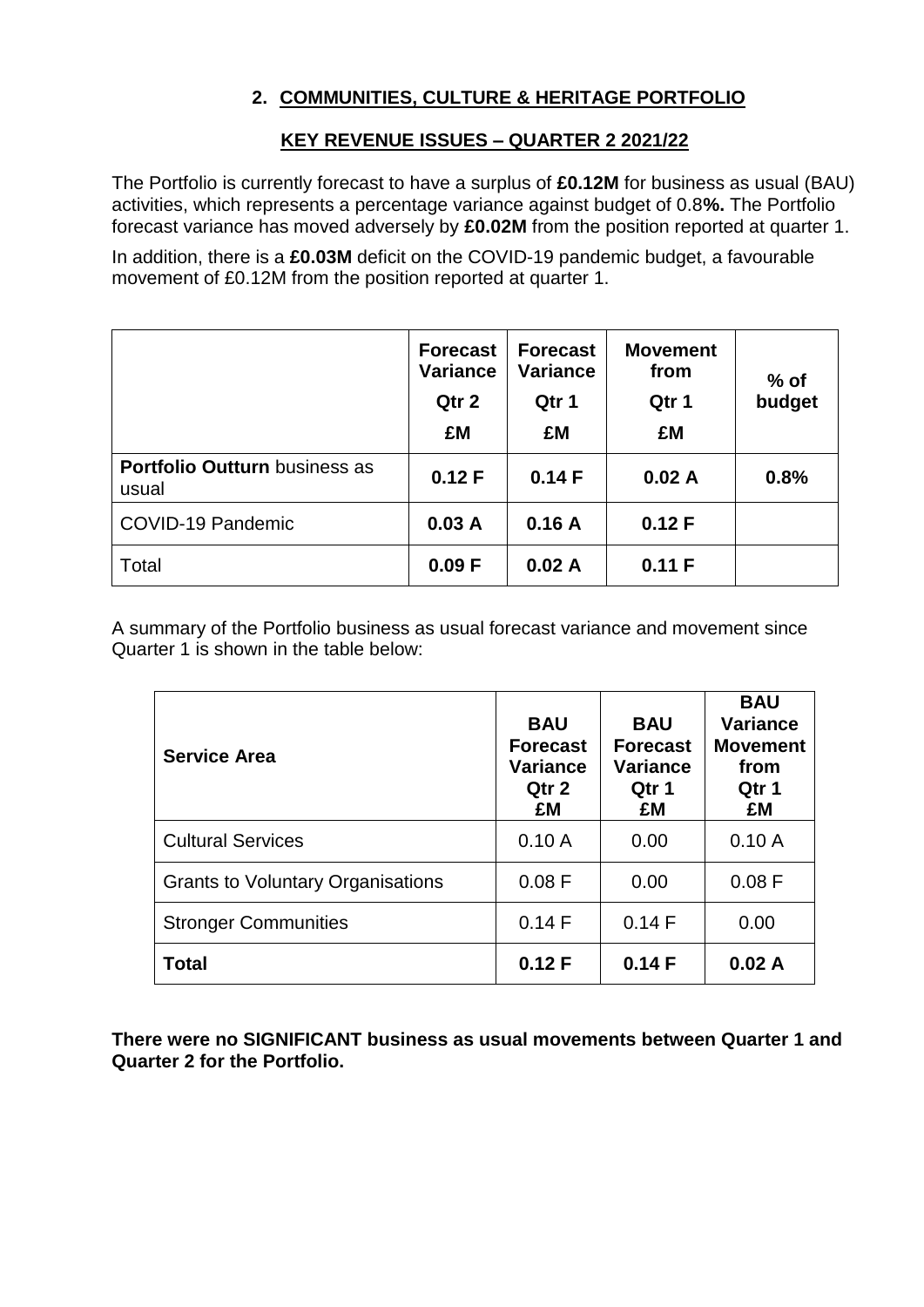| <b>Service Area</b>           | <b>COVID</b><br><b>Forecast</b><br>Variance<br>Qtr 2<br>£M | <b>COVID</b><br><b>Forecast</b><br><b>Variance</b><br>Qtr 1<br>£M | <b>COVID</b><br><b>Variance</b><br><b>Movement</b><br>from<br>Qtr 1<br>£M |
|-------------------------------|------------------------------------------------------------|-------------------------------------------------------------------|---------------------------------------------------------------------------|
| <b>Private Sector Housing</b> | 0.06A                                                      | 0.06A                                                             | 0.00                                                                      |
| <b>Cultural Services</b>      | 0.03 F                                                     | 0.10A                                                             | 0.12 F                                                                    |
| <b>Total</b>                  | 0.03A                                                      | 0.16A                                                             | 0.12 F                                                                    |

**There were no SIGNFICANT COVID-19 variance movements between Quarter 1 and Quarter 2 for the Portfolio.**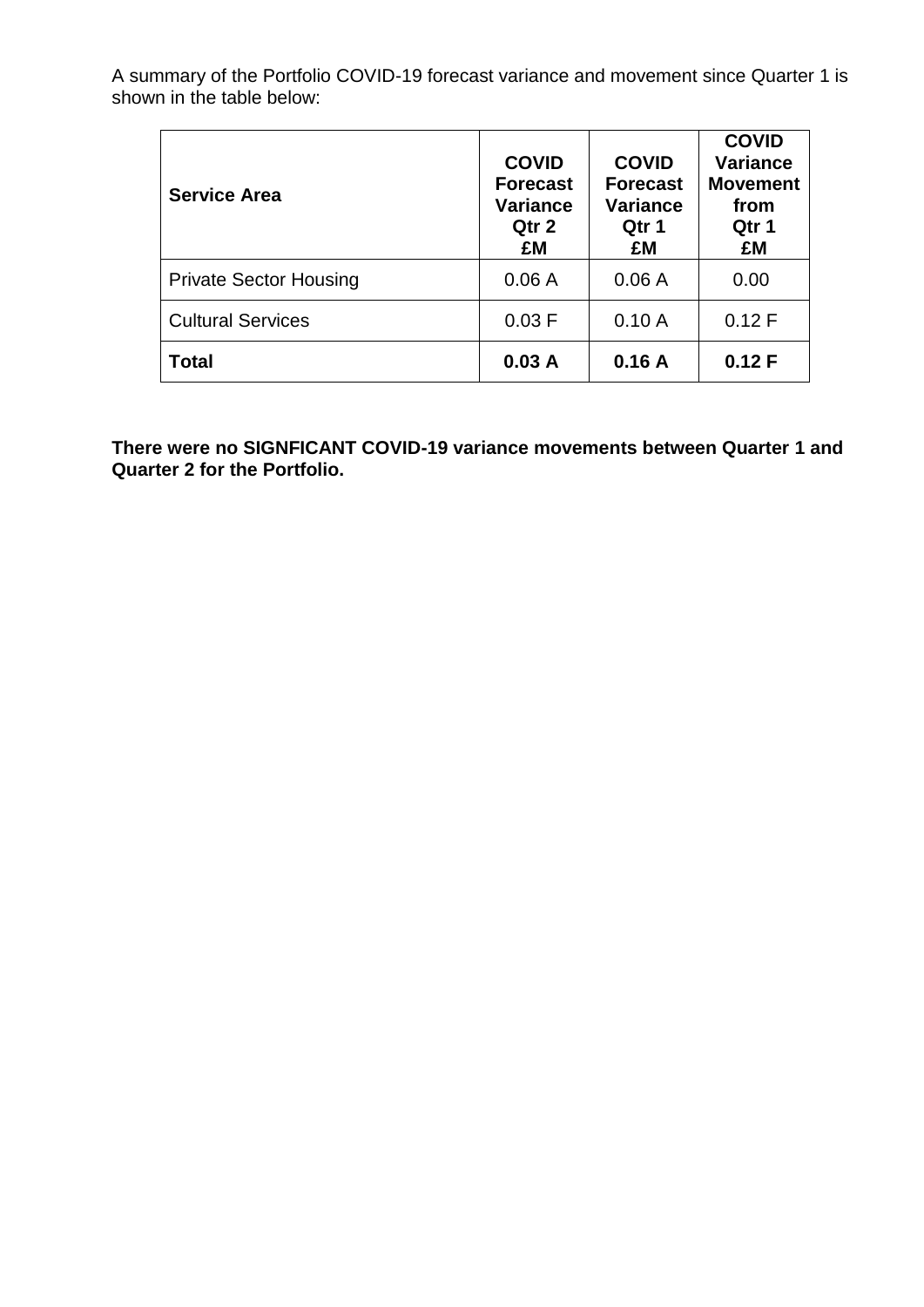## **3. CUSTOMER SERVICE & TRANSFORMATION PORTFOLIO**

# **KEY REVENUE ISSUES – QUARTER 2 2021/22**

The Portfolio is currently forecast to have a deficit of **£0.94M** for business as usual (BAU) activities, which represents a percentage variance against budget of 2.0%**.** The Portfolio forecast variance has moved adversely by **£0.07M** from the position reported at quarter 1.

In addition, there is a **£0.21M** deficit on the COVID-19 pandemic budget, an adverse movement of £0.13M from the position reported at quarter 1.

|                                               | <b>Forecast</b><br><b>Variance</b><br>Qtr 2<br>£M | <b>Forecast</b><br><b>Variance</b><br>Qtr 1<br>£M | <b>Movement</b><br>from<br>Qtr 1<br>£M | $%$ of<br>budget |
|-----------------------------------------------|---------------------------------------------------|---------------------------------------------------|----------------------------------------|------------------|
| <b>Portfolio Outturn business as</b><br>usual | 0.94A                                             | 0.87A                                             | 0.07A                                  | 2.0              |
| COVID-19 Pandemic                             | 0.21A                                             | 0.08A                                             | 0.13A                                  |                  |
| <b>Total</b>                                  | 1.15A                                             | 0.95A                                             | 0.20A                                  |                  |

A summary of the Portfolio business as usual forecast variance and movement since quarter 1 is shown in the table below:

| <b>Service Area</b>                                   | <b>BAU</b><br><b>Forecast</b><br><b>Variance</b><br>Qtr 2<br>£M | <b>BAU</b><br><b>Forecast</b><br><b>Variance</b><br>Qtr 1<br>£M | <b>BAU</b><br><b>Variance</b><br><b>Movement</b><br>from<br>Qtr 1<br>£M |
|-------------------------------------------------------|-----------------------------------------------------------------|-----------------------------------------------------------------|-------------------------------------------------------------------------|
| <b>Business Support</b>                               | 0.25A                                                           | 0.25A                                                           | 0.00                                                                    |
| <b>IT Services</b>                                    | 0.30A                                                           | 0.30A                                                           | 0.00                                                                    |
| <b>Supplier Management</b>                            | 0.18A                                                           | 0.00                                                            | 0.18A                                                                   |
| <b>Registration of Electors &amp; Elections Costs</b> | 0.13 F                                                          | 0.14F                                                           | 0.01 A                                                                  |
| <b>City Services – Commercial Services</b>            | 0.10A                                                           | 0.06A                                                           | 0.04A                                                                   |
| <b>City Services - District Teams</b>                 | 0.23A                                                           | 0.22A                                                           | 0.01A                                                                   |
| <b>City Services - Waste Operations</b>               | 0.28A                                                           | 0.06A                                                           | 0.22A                                                                   |
| Green City & Place Trading                            | 0.24 F                                                          | 0.06A                                                           | 0.30 F                                                                  |
| Other                                                 | 0.03 F                                                          | 0.06A                                                           | 0.09 F                                                                  |
| <b>Total</b>                                          | 0.94A                                                           | 0.87A                                                           | 0.07A                                                                   |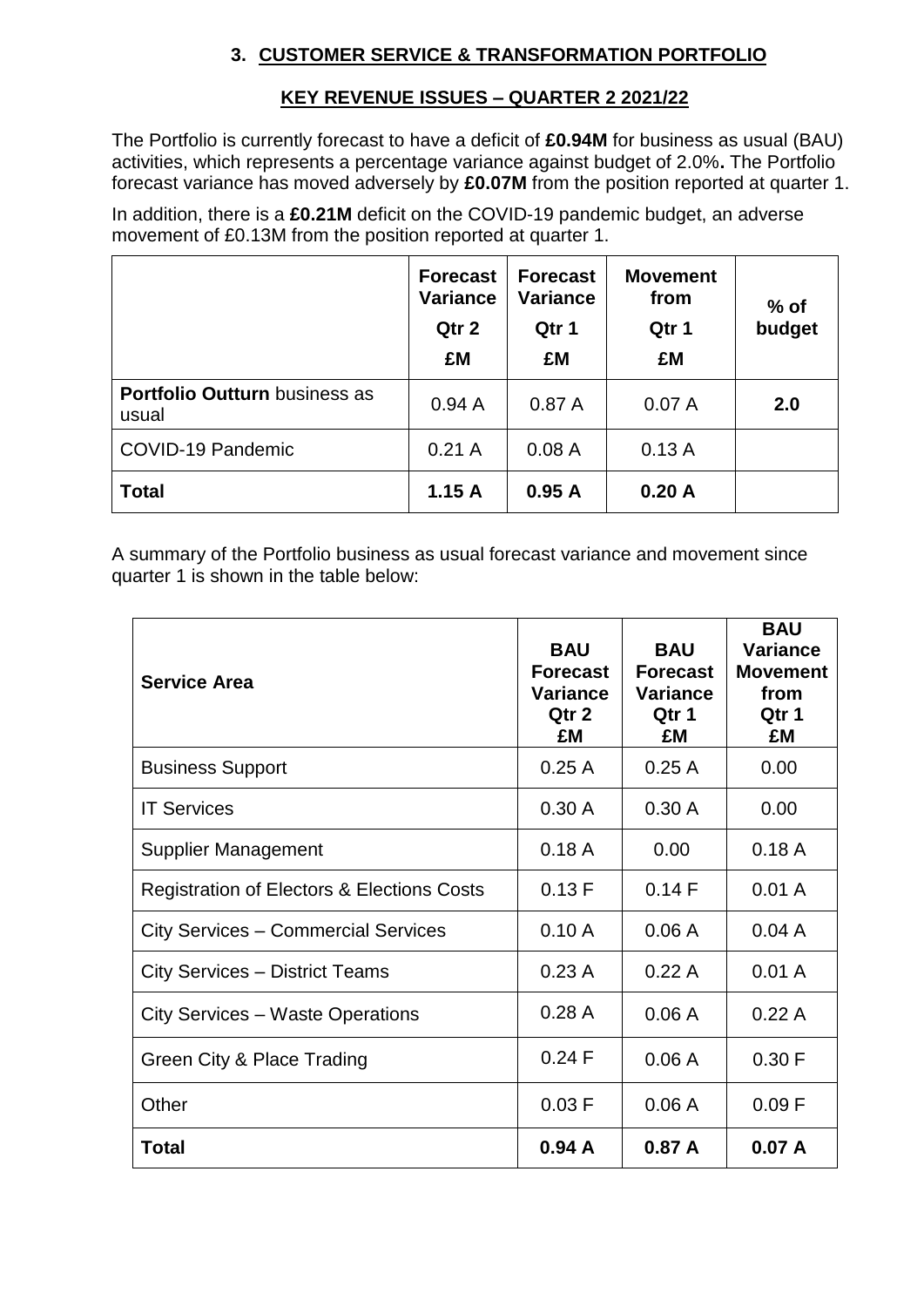### **The SIGNIFICANT business as usual movements between quarter 1 and quarter 2 for the Portfolio are:**

| Service Area                               | Movement in<br><b>BAU Forecast</b><br>Variance<br>Between Qtr 1<br>and Qtr 2<br>£M | Explanation:                                                                                                                                                                                                                                                                                                                                                                                        |
|--------------------------------------------|------------------------------------------------------------------------------------|-----------------------------------------------------------------------------------------------------------------------------------------------------------------------------------------------------------------------------------------------------------------------------------------------------------------------------------------------------------------------------------------------------|
| City Services - Waste<br><b>Operations</b> | 0.22A                                                                              | There are adverse movements on disposal and<br>tipping costs, waste fleet costs including<br>anticipated damage and repair costs, along with<br>an adverse variance on staffing. This is offset<br>by favourable movements on income including<br>chargeable waste services and other income<br>including dry mixed recyclables.                                                                    |
| Green City & Place<br>Trading              | 0.30 F                                                                             | The financing charges associated with the Fleet<br>are forecast to be below budget in 2021/22 but<br>charges to services will remain in line with<br>budgeted amounts. The financing charge in<br>2021/22 is lower due to some vehicles reaching<br>the end of their useful life and charges for<br>replacement vehicles purchased in year will not<br>incur these costs until next financial year. |

A summary of the Portfolio COVID-19 forecast variance and movement since quarter 1 is shown in the table below:

| <b>Service Area</b>                   | <b>COVID</b><br><b>Forecast</b><br>Variance<br>Qtr 2<br>£M | <b>COVID</b><br><b>Forecast</b><br><b>Variance</b><br>Qtr 1<br>£M | <b>COVID</b><br><b>Variance</b><br><b>Movement</b><br>from<br>Qtr 1<br>£M |
|---------------------------------------|------------------------------------------------------------|-------------------------------------------------------------------|---------------------------------------------------------------------------|
| <b>IT Services</b>                    | 0.17A                                                      | 0.07A                                                             | 0.10A                                                                     |
| <b>City Services – District Teams</b> | 0.07A                                                      | 0.01A                                                             | 0.06A                                                                     |
| City Services – Waste Operations      | 0.03 F                                                     | 0.00                                                              | 0.03 F                                                                    |
| Total                                 | 0.21A                                                      | 0.08A                                                             | 0.13A                                                                     |

**The are no SIGNFICANT COVID-19 variance movements between quarter 1 and quarter 2 for the Portfolio.**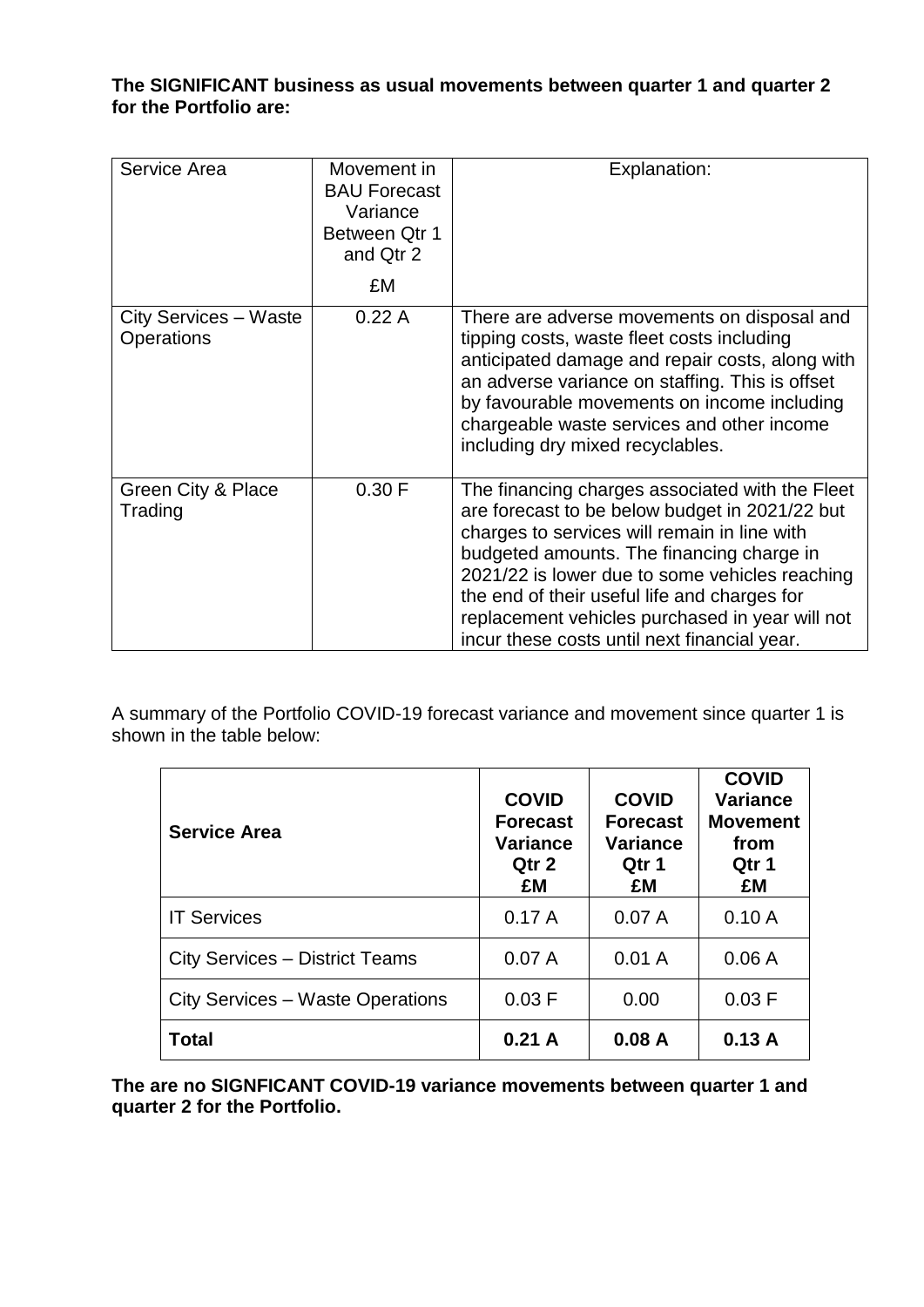# **4. EDUCATION PORTFOLIO**

# **KEY REVENUE ISSUES – QUARTER 2 2021/22**

The Portfolio is currently forecast to have a deficit of **£0.04M** for business as usual (BAU) activities, which represents a percentage deficit against budget of 0.7**%.** The Portfolio forecast variance has moved adversely by **£0.09M** from the position reported at quarter 1.

In addition, there is a **£0.02M** deficit on the COVID-19 pandemic budget, no change from the position reported at quarter 1.

|                                               | <b>Forecast</b><br><b>Variance</b><br>Qtr 2<br>£M | <b>Forecast</b><br><b>Variance</b><br>Qtr 1<br>£M | <b>Movement</b><br>from<br>Qtr 1<br>£M | $%$ of<br>budget |
|-----------------------------------------------|---------------------------------------------------|---------------------------------------------------|----------------------------------------|------------------|
| <b>Portfolio Outturn business as</b><br>usual | 0.04A                                             | 0.05 F                                            | 0.09A                                  | 0.7              |
| COVID-19 Pandemic                             | 0.02A                                             | 0.02A                                             | 0.00                                   |                  |
| Total                                         | 0.06A                                             | 0.03 F                                            | 0.09A                                  |                  |

A summary of the Portfolio business as usual forecast variance and movement since quarter 1 is shown in the table below:

| <b>Service Area</b>                          | <b>BAU</b><br><b>Forecast</b><br><b>Variance</b><br>Qtr 2<br>£M | <b>BAU</b><br><b>Forecast</b><br><b>Variance</b><br>Qtr 1<br>£M | <b>BAU</b><br><b>Variance</b><br><b>Movement</b><br>from<br>Qtr 1<br>£M |
|----------------------------------------------|-----------------------------------------------------------------|-----------------------------------------------------------------|-------------------------------------------------------------------------|
| <b>Education - Early Years and Asset Mgt</b> | 0.04A                                                           | 0.00                                                            | 0.04A                                                                   |
| Education - High Needs and Schools           | 0.00                                                            | 0.05 F                                                          | 0.05A                                                                   |
| <b>Total</b>                                 | 0.04A                                                           | 0.05 F                                                          | 0.09A                                                                   |

**There are no SIGNIFICANT business as usual movements between quarter 1 and quarter 2 for the Portfolio.**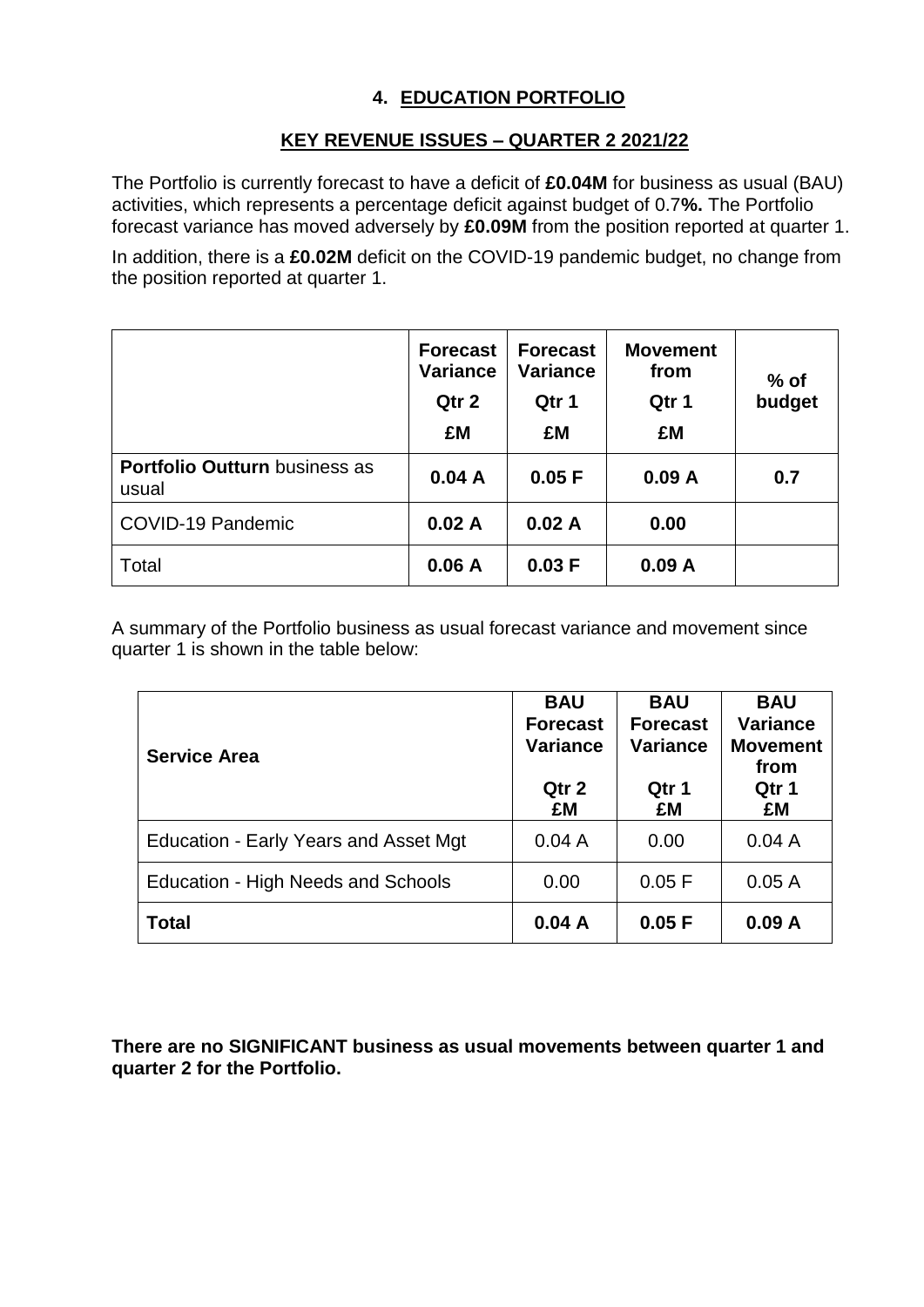| <b>Service Area</b>                | <b>COVID</b><br><b>Forecast</b><br><b>Variance</b><br>Qtr 2<br>£M | <b>COVID</b><br><b>Forecast</b><br><b>Variance</b><br>Qtr 1<br>£M | <b>COVID</b><br><b>Variance</b><br><b>Movement</b><br>from<br>Qtr 1<br>£M |
|------------------------------------|-------------------------------------------------------------------|-------------------------------------------------------------------|---------------------------------------------------------------------------|
| Education - High Needs and Schools | 0.02A                                                             | 0.02A                                                             | 0.00                                                                      |
| Total                              | 0.02A                                                             | 0.02A                                                             | 0.00                                                                      |

**There are no SIGNFICANT COVID-19 variance movements between quarter 1 and quarter 2 for the Portfolio.**

### **Dedicated Schools Grant (DSG)**

|                                      | £М     |
|--------------------------------------|--------|
| Balance brought forward from 2020/21 | 8.93   |
| High Needs Pressures 2021/22         | (0.23) |
| Covid-19 Pressures                   | 0.15   |
| Deficit (Cumulative)                 | 8.85   |

The Forecast outturn for the Dedicated Schools Grant (DSG) is an £8.85M overspend which includes £0.15M for Covid-19 related pressures. The DSG Grant is ring-fenced and the overspend will not impact on the General Fund and non-school services the council provides.

This overspend is being driven by significant annual increases in numbers and complexity of Education Health Care Plans (EHCPs). The variance includes a cumulative DSG overspend of £8.93M brought forward from 2020/21.

Pressures on the High Needs services is a nationally recognised issue with significant pressures reported in most local authorities. Southampton's deficit is average. The DfE are undertaking a SEN review which should report in the Summer of 2022.

High Needs funding will increase by about 11% in 2022-23 to £37M. The SEN team have an ongoing strategic review of the High Needs activity to manage demand for SEND services. In particular they have increased places in special schools for September 2021 by 60.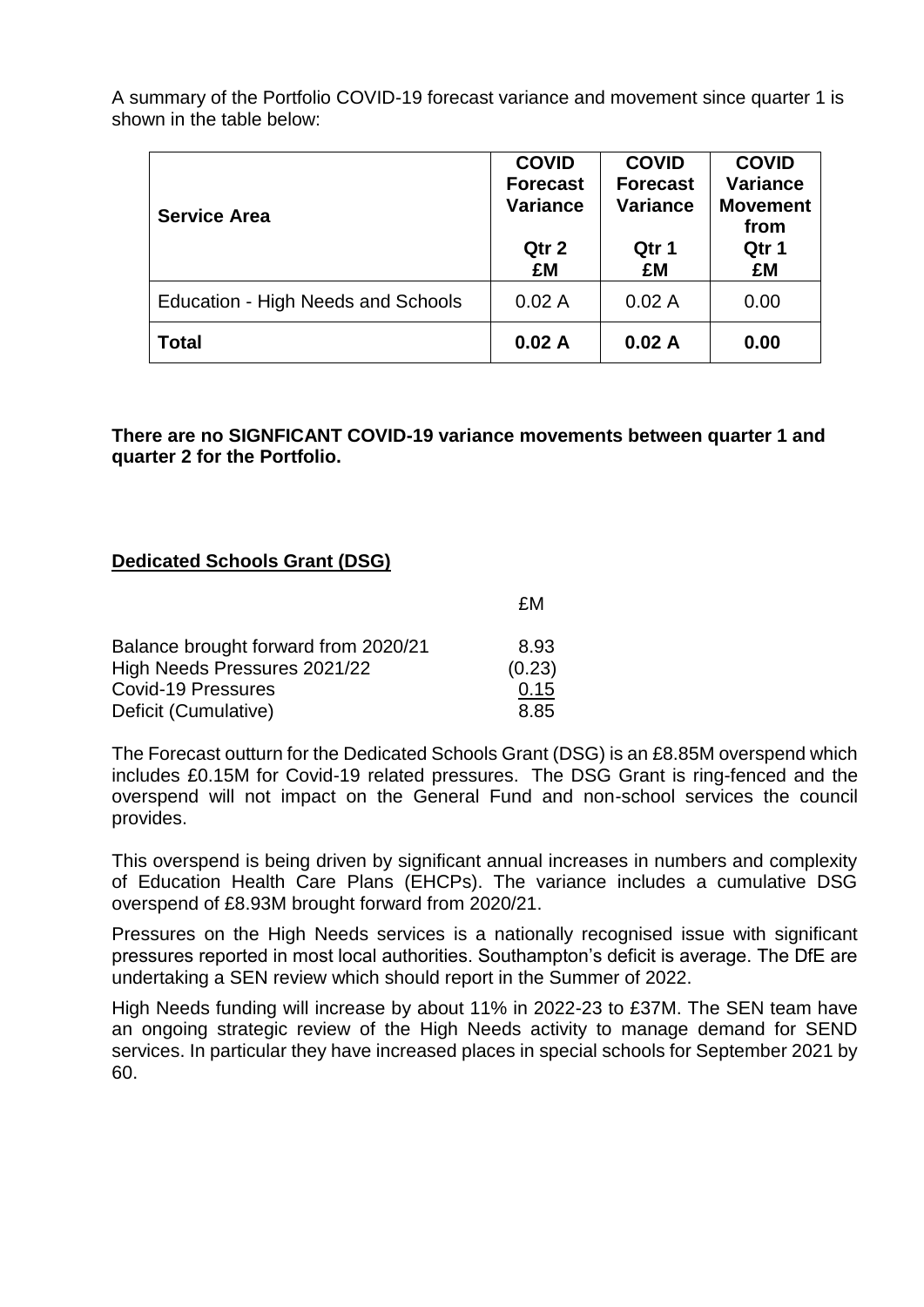# **5. ENVIRONMENT PORTFOLIO**

# **KEY REVENUE ISSUES – QUARTER 2 2021/22**

The Portfolio is currently forecast to have a surplus of **£0.12M** for business as usual (BAU) activities, which represents a percentage variance against budget of 7.3**%.** The Portfolio forecast variance has moved favourably by **£0.12M** from the position reported at quarter 1. In addition, there is a **£0.03M** deficit on the COVID-19 pandemic budget, a favourable movement of **£0.04M** from the position reported at quarter 1.

|                                            | <b>Forecast</b><br><b>Variance</b><br>Qtr 2<br>£M | <b>Forecast</b><br><b>Variance</b><br>Qtr 1<br>£M | <b>Movement</b><br>from<br>Qtr 1<br>£M | $%$ of<br>budget |
|--------------------------------------------|---------------------------------------------------|---------------------------------------------------|----------------------------------------|------------------|
| <b>Portfolio Outturn</b> business as usual | 0.12 F                                            | 0.00                                              | 0.12 F                                 | 7.3%             |
| COVID-19 Pandemic                          | 0.03A                                             | 0.07A                                             | 0.04 F                                 |                  |
| Total                                      | 0.09 F                                            | 0.07A                                             | 0.16F                                  |                  |

A summary of the Portfolio business as usual forecast variance and movement since quarter 1 is shown in the table below:

| <b>Service Area</b>         | <b>BAU</b><br><b>Forecast</b><br><b>Variance</b><br>Qtr 2<br>£M | <b>BAU</b><br><b>Forecast</b><br><b>Variance</b><br>Qtr 1<br>£M | <b>BAU</b><br>Variance<br><b>Movement</b><br>from<br>Qtr 1<br>£M |
|-----------------------------|-----------------------------------------------------------------|-----------------------------------------------------------------|------------------------------------------------------------------|
| <b>Bereavement Services</b> | 0.02A                                                           | 0.00                                                            | 0.02A                                                            |
| <b>Port Health</b>          | 0.16F                                                           | 0.00                                                            | 0.16F                                                            |
| Registration                | 0.04A                                                           | 0.00                                                            | 0.04A                                                            |
| Other                       | 0.02 F                                                          | 0.00                                                            | 0.02 F                                                           |
| <b>Total</b>                | 0.12 F                                                          | 0.00                                                            | 0.12 F                                                           |

**There are no SIGNIFICANT business as usual movements between quarter 1 and quarter 2 for the Portfolio.**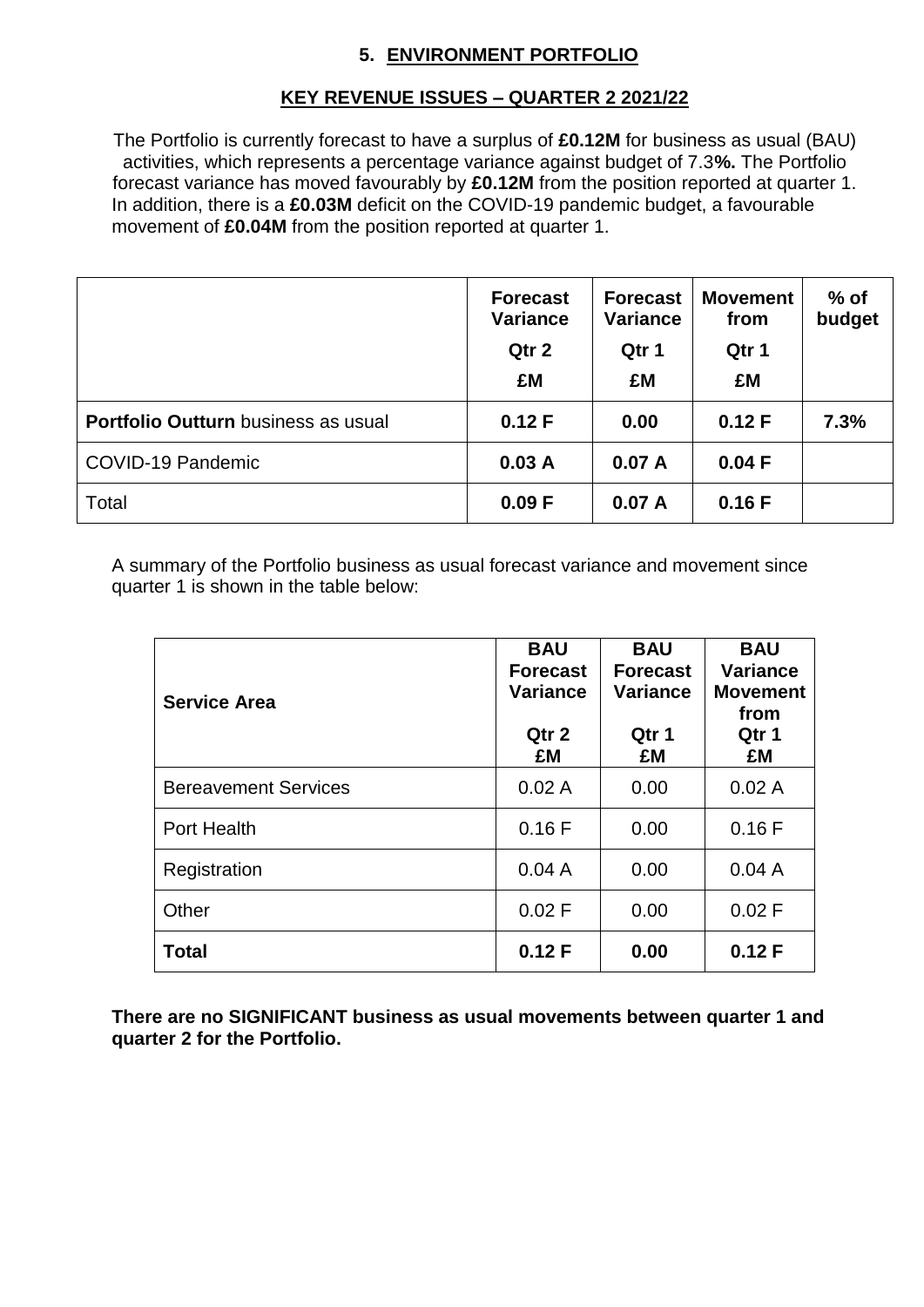| <b>Service Area</b>         | <b>COVID</b><br><b>Forecast</b><br><b>Variance</b><br>Qtr 2<br>£M | <b>COVID</b><br><b>Forecast</b><br><b>Variance</b><br>Qtr 1<br>£M | <b>COVID</b><br><b>Variance</b><br><b>Movement</b><br>from<br>Qtr 1<br>£M |
|-----------------------------|-------------------------------------------------------------------|-------------------------------------------------------------------|---------------------------------------------------------------------------|
| <b>Bereavement Services</b> | 0.10A                                                             | 0.07A                                                             | 0.03A                                                                     |
| Registration                | 0.08 F                                                            | 0.00                                                              | 0.08 F                                                                    |
| <b>Total</b>                | 0.03A                                                             | 0.07A                                                             | 0.04 F                                                                    |

**The are no SIGNFICANT COVID-19 variance movements between quarter 1 and quarter 2 for the Portfolio.**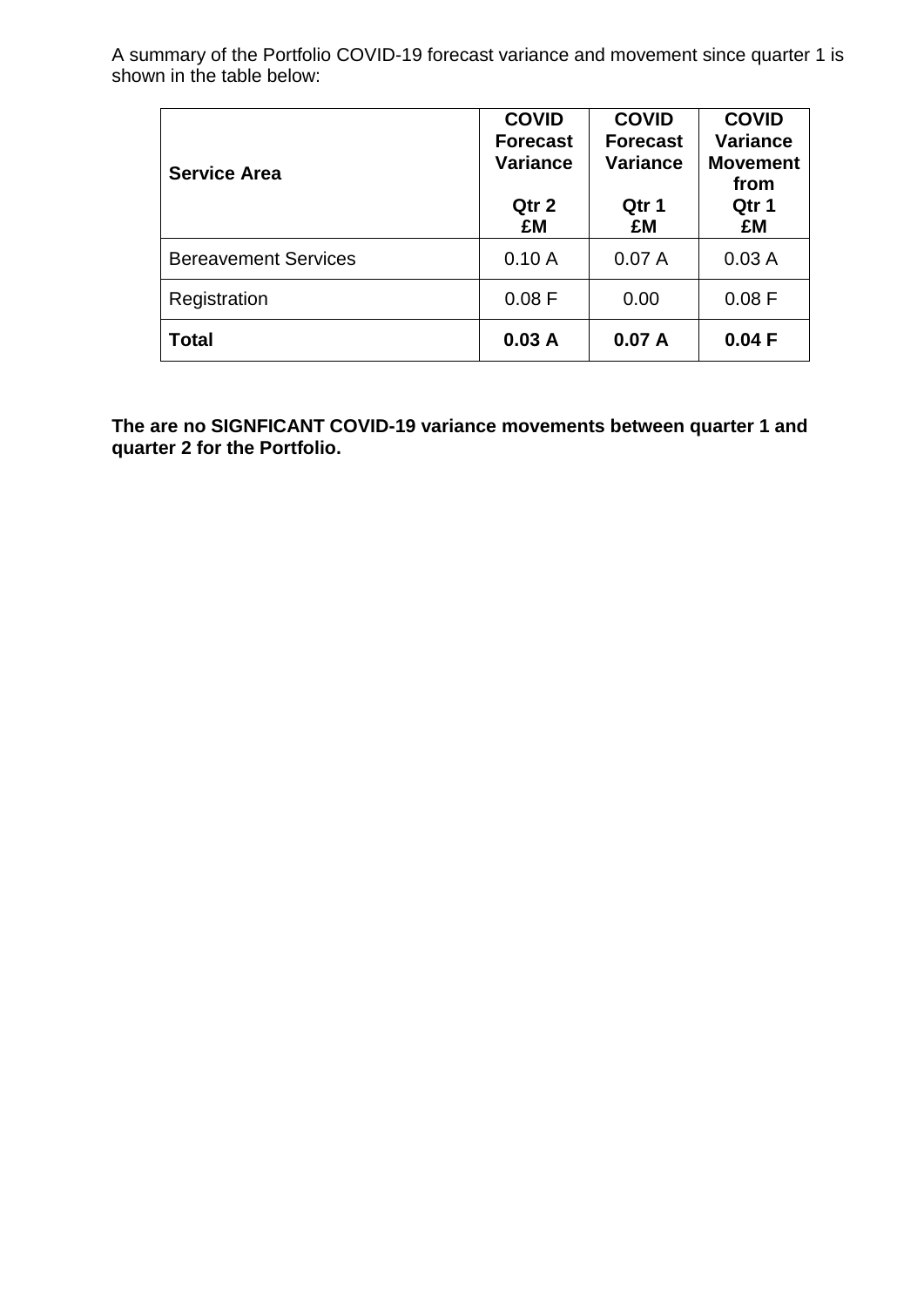# **6. FINANCE & CAPITAL ASSETS PORTFOLIO**

## **KEY REVENUE ISSUES – QUARTER 2 2021/22**

The Portfolio is currently forecast to have a deficit of **£0.06M** for business as usual (BAU) activities, which represents a percentage movement against budget of 3.5**%.** The Portfolio forecast variance has moved adversely by **£0.07M** from the position reported at quarter 1.

In addition, there is a **£1.06M** deficit on the COVID-19 pandemic budget, an adverse movement of £0.94M from the position reported at quarter 1.

|                                               | <b>Forecast</b><br><b>Variance</b><br>Qtr 2<br>£M | <b>Forecast</b><br><b>Variance</b><br>Qtr 1<br>£M | <b>Movement</b><br>from<br>Qtr 1<br>£M | $%$ of<br>budget |
|-----------------------------------------------|---------------------------------------------------|---------------------------------------------------|----------------------------------------|------------------|
| <b>Portfolio Outturn business as</b><br>usual | 0.06A                                             | 0.01 F                                            | 0.07A                                  | 3.5%             |
| COVID-19 Pandemic                             | 1.06A                                             | 0.12A                                             | 0.94A                                  |                  |
| <b>Total</b>                                  | 1.12A                                             | 0.11A                                             | 1.02A                                  |                  |

A summary of the Portfolio business as usual forecast variance and movement since quarter 1 is shown in the table below:

| <b>Service Area</b>                  | <b>BAU</b><br><b>Forecast</b><br><b>Variance</b><br>Qtr 2<br>£M | <b>BAU</b><br><b>Forecast</b><br>Variance<br>Qtr 1<br>£M | <b>BAU</b><br><b>Variance</b><br><b>Movement</b><br>from<br>Qtr 1<br>£M |
|--------------------------------------|-----------------------------------------------------------------|----------------------------------------------------------|-------------------------------------------------------------------------|
| Leisure Client                       | 0.09A                                                           | 0.00                                                     | 0.09A                                                                   |
| <b>Property Portfolio Management</b> | 0.06A                                                           | 0.01A                                                    | 0.05A                                                                   |
| Other                                | 0.09 F                                                          | 0.02 F                                                   | 0.07 F                                                                  |
| <b>Total</b>                         | 0.06A                                                           | 0.01 F                                                   | 0.07A                                                                   |

**There are no SIGNIFICANT business as usual movements between quarter 1 and quarter 2 for the Portfolio.**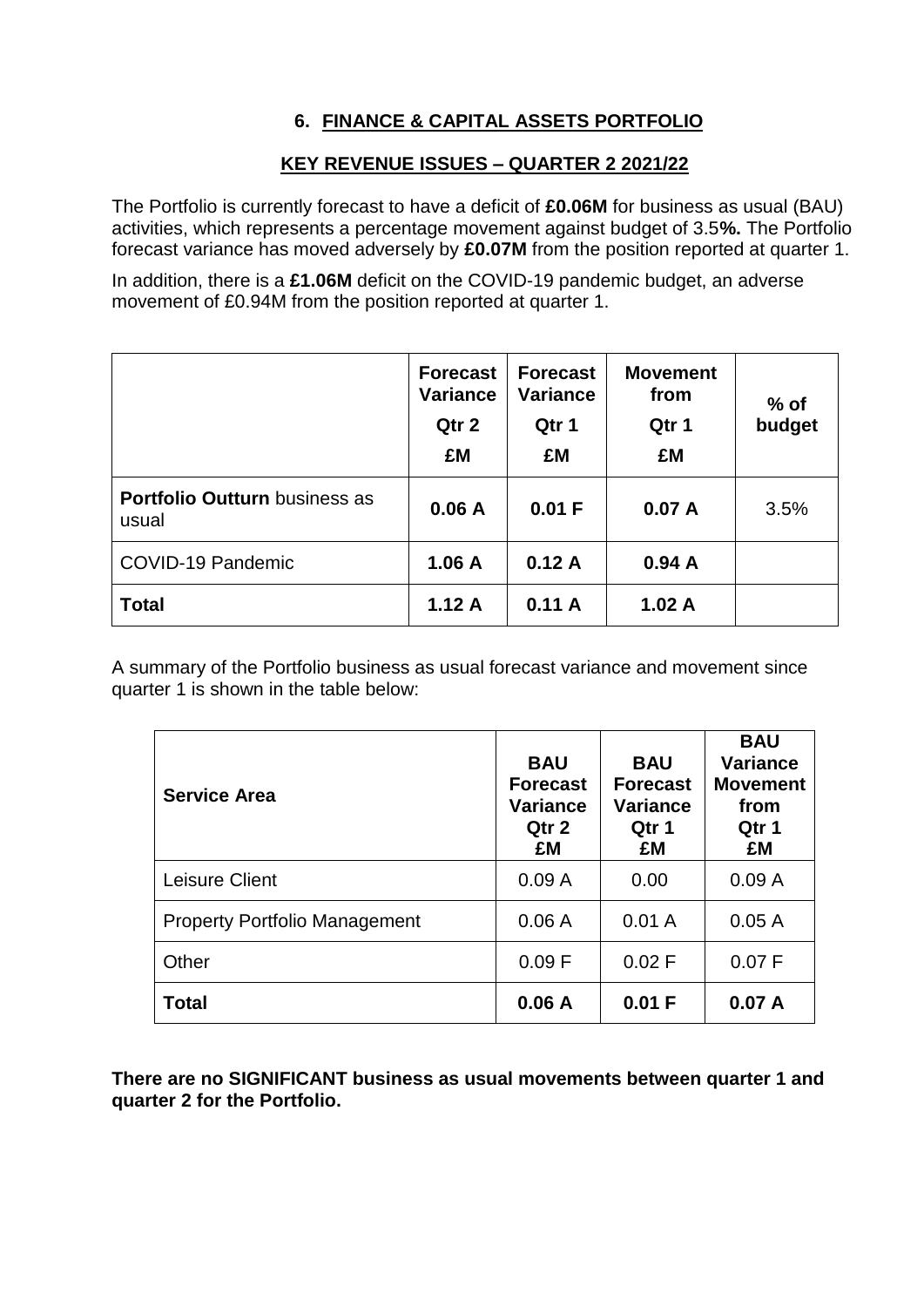| <b>Service Area</b>                          | <b>COVID</b><br><b>Forecast</b><br><b>Variance</b><br>Qtr 2<br>£M | <b>COVID</b><br><b>Forecast</b><br><b>Variance</b><br>Qtr 1<br>£M | <b>COVID</b><br><b>Variance</b><br><b>Movement</b><br>from<br>Qtr 1<br>£M |
|----------------------------------------------|-------------------------------------------------------------------|-------------------------------------------------------------------|---------------------------------------------------------------------------|
| <b>Local Taxation &amp; Benefits Service</b> | 0.95A                                                             | 0.00                                                              | 0.95A                                                                     |
| <b>Other Minor Balances</b>                  | 0.11A                                                             | 0.12A                                                             | 0.01 F                                                                    |
| <b>Total</b>                                 | 1.06A                                                             | 0.12A                                                             | 0.94A                                                                     |

### **The SIGNFICANT COVID-19 variance movements between Quarter 1 and Quarter 2 for the Portfolio are:**

| Service Area                                      | Movement in COVID<br><b>Forecast Variance</b><br>Between Qtr 1 and Qtr 2 | Explanation:                                                                                                                                                                                                                                                                                                                                                                                                                                                                                                                                                                                                                             |
|---------------------------------------------------|--------------------------------------------------------------------------|------------------------------------------------------------------------------------------------------------------------------------------------------------------------------------------------------------------------------------------------------------------------------------------------------------------------------------------------------------------------------------------------------------------------------------------------------------------------------------------------------------------------------------------------------------------------------------------------------------------------------------------|
|                                                   | £M                                                                       |                                                                                                                                                                                                                                                                                                                                                                                                                                                                                                                                                                                                                                          |
| Local<br>Taxation &<br><b>Benefits</b><br>Service | 0.95A                                                                    | The £1.42M local taxation income target for<br>court compensation is impacted by Covid and<br>the usage of the Courts Service. Courts'<br>hearings restarted in August and the new<br>process is more time consuming and reduces<br>the throughput. It is estimated that only<br>£0.15M of costs will be recovered this year<br>leaving a £1.27M deficit. The shortfall is offset<br>against estimated reductions in costs for legal<br>expenses, £0.11M, Bad Debts, £0.25M and<br>other costs of £0.05M.<br>The adverse variance is increased by £0.09M<br>because of overtime costs for managing<br>additional Covid work in the team. |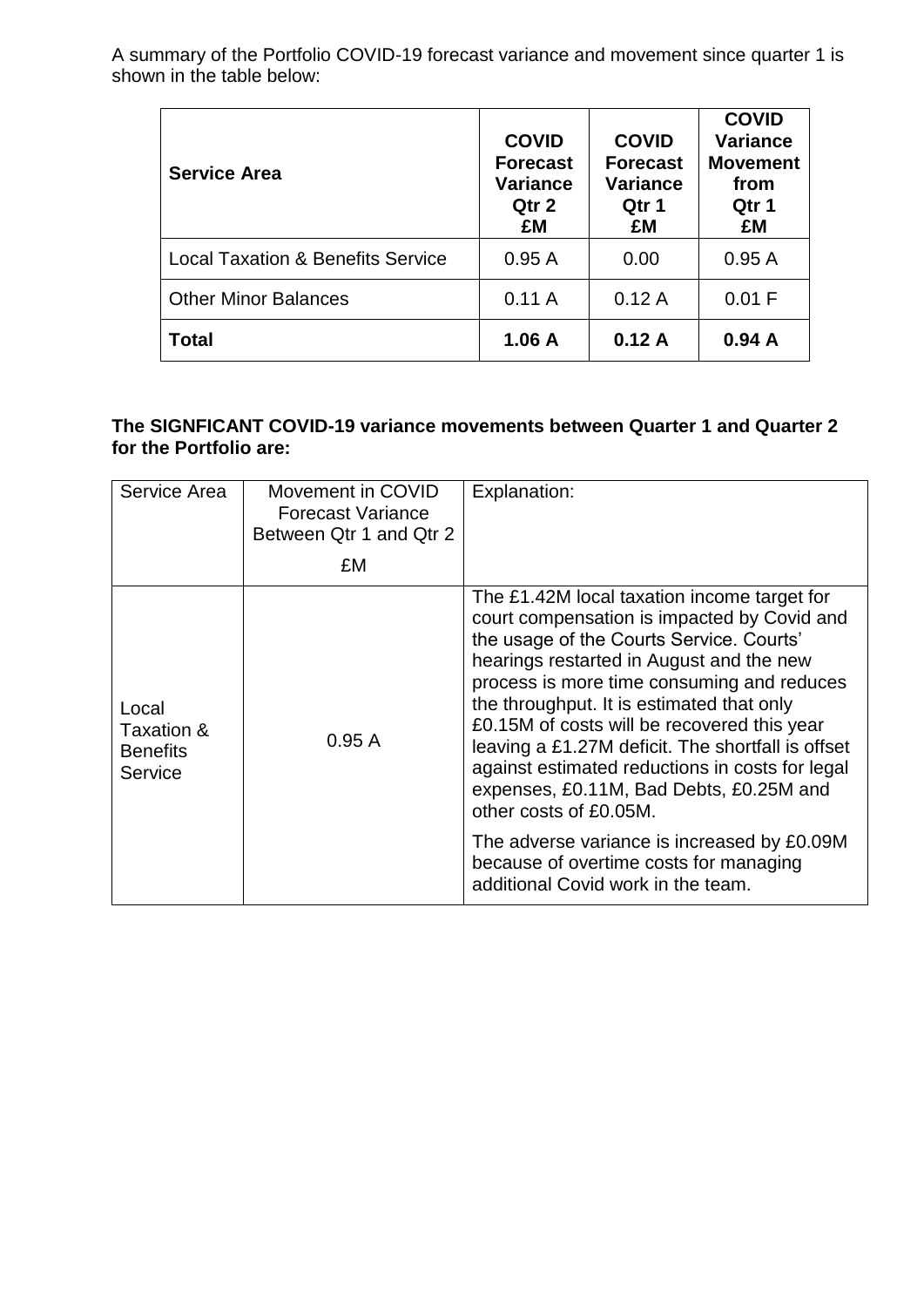### **7. GROWTH PORTFOLIO**

## **KEY REVENUE ISSUES – QUARTER 2 2021/22**

The Portfolio is currently forecast to have a surplus of **£1.08M** for business as usual (BAU) activities, which represents a percentage variance against budget of 15.2**%.** The

Portfolio forecast variance has moved favourably by **£1.04M** from the position reported at quarter 1.

In addition, there is a **£0.77M** deficit on the COVID-19 pandemic budget, an adverse movement of **£0.06M** from the position reported at quarter 1.

|                                            | <b>Forecast</b><br><b>Variance</b><br>Qtr 2<br>£M | <b>Forecast</b><br><b>Variance</b><br>Qtr 1<br>£M | <b>Movement</b><br>from<br>Qtr 1<br>£M | $%$ of<br>budget |
|--------------------------------------------|---------------------------------------------------|---------------------------------------------------|----------------------------------------|------------------|
| <b>Portfolio Outturn</b> business as usual | 1.08 F                                            | 0.04 F                                            | 1.04 F                                 | 15.2             |
| COVID-19 Pandemic                          | 0.77A                                             | 0.71A                                             | 0.06A                                  |                  |
| Total                                      | 0.31 F                                            | 0.67A                                             | 0.98F                                  |                  |

A summary of the Portfolio business as usual forecast variance and movement since quarter 1 is shown in the table below:

| <b>Service Area</b>           | <b>BAU</b><br><b>Forecast</b><br>Variance<br>Qtr 2<br>£M | <b>BAU</b><br><b>Forecast</b><br><b>Variance</b><br>Qtr 1<br>£M | <b>BAU</b><br><b>Variance</b><br><b>Movement</b><br>from<br>Qtr 1<br>£M |
|-------------------------------|----------------------------------------------------------|-----------------------------------------------------------------|-------------------------------------------------------------------------|
| Central Repairs & Maintenance | 0.62 F                                                   | 0.00                                                            | 0.62 F                                                                  |
| Parking & Itchen Bridge       | 0.06 F                                                   | 0.14A                                                           | 0.20 F                                                                  |
| <b>Skills</b>                 | 0.10 F                                                   | 0.10 F                                                          | 0.00                                                                    |
| Sustainability                | 0.10 F                                                   | 0.10 F                                                          | 0.00                                                                    |
| Transportation                | 0.22 F                                                   | 0.00                                                            | 0.22 F                                                                  |
| <b>Others</b>                 | 0.02A                                                    | 0.02A                                                           | 0.00                                                                    |
| Total                         | 1.08 F                                                   | 0.04 F                                                          | 1.04 F                                                                  |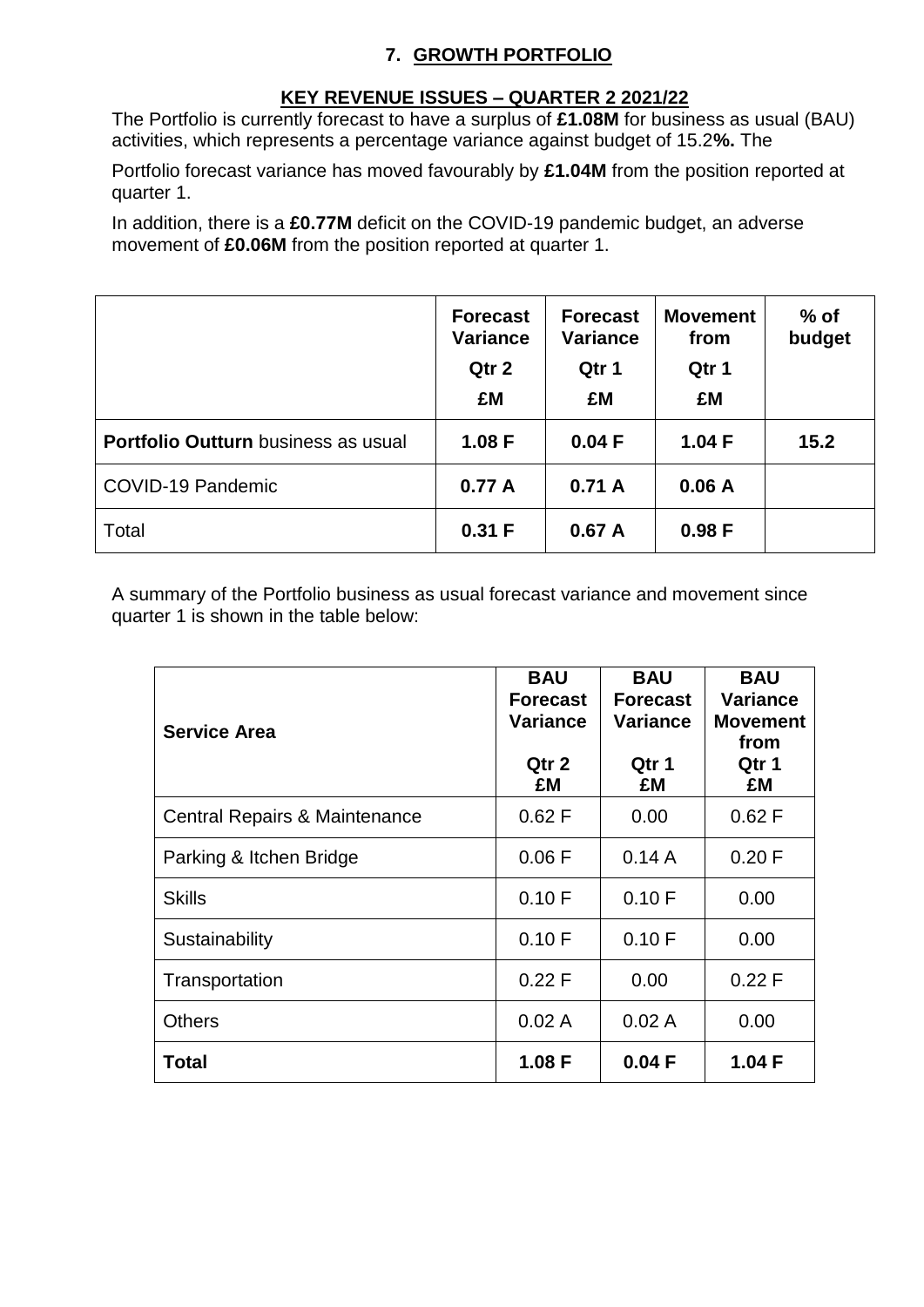### **The SIGNIFICANT business as usual movements between quarter 1 and quarter 2 for the Portfolio are:**

| Service Area                                | <b>BAU Forecast</b><br>Variance<br>Qtr 2<br>£M | Explanation                                                                                                                                                                                                                                                                                                                                                                                                                                                                                                                                                                                                                                                                                                                                                                                                                                                                     |
|---------------------------------------------|------------------------------------------------|---------------------------------------------------------------------------------------------------------------------------------------------------------------------------------------------------------------------------------------------------------------------------------------------------------------------------------------------------------------------------------------------------------------------------------------------------------------------------------------------------------------------------------------------------------------------------------------------------------------------------------------------------------------------------------------------------------------------------------------------------------------------------------------------------------------------------------------------------------------------------------|
| <b>Central Repairs &amp;</b><br>Maintenance | 0.62 F                                         | Following a condition survey the required repairs<br>to Belgrave Road Industrial Estate units are<br>more extensive than originally thought and<br>works are now estimated to commence in March<br>following a tender process. This means a<br>significant proportion of the project expenditure<br>will be incurred next financial year creating a<br>favourable variance this financial year of<br>£0.33M. There are further favourable variances<br>forecast on reactive repairs of £0.29M based on<br>spend to date and recent annual trends.                                                                                                                                                                                                                                                                                                                               |
| Parking and Itchen<br><b>Bridge</b>         | 0.20 F                                         | The favourable movement in the forecast<br>reflects a budget adjustment of £0.15M agreed<br>at Council in July to cover the cost of<br>suspending evening and weekend parking<br>charges. This had previously been forecast as<br>an adverse variance. Transactional costs are<br>also forecast to be lower by £0.05M as a result<br>of lower traffic volumes in the first half of<br>2021/22.                                                                                                                                                                                                                                                                                                                                                                                                                                                                                  |
| Transportation                              | 0.22 F                                         | The movement in the forecast of £0.22M<br>favourable is due to a surplus of £0.72M from<br>the bus contract payments & concessionary<br>fares which relates to an over payment made to<br>a bus provider in 2020/21 resulting in reduced<br>reimbursement claims in 2021/22 in order to<br>settle this. This is offset by a shortfall in income<br>not being received from the Housing Revenue<br>Account and donations totalling £0.15M,<br>historically this has been offset by surplus<br>income from the Clear Channel gain-share but<br>this income has been impacted by Covid. An<br>additional subsidy to bus providers under the<br>concessionary scheme to support a £1 evening<br>bus fare with the aim of encouraging visitors<br>back into the city centre, now that Covid<br>restrictions have been removed, has been<br>forecast at £0.35M to offset the surplus. |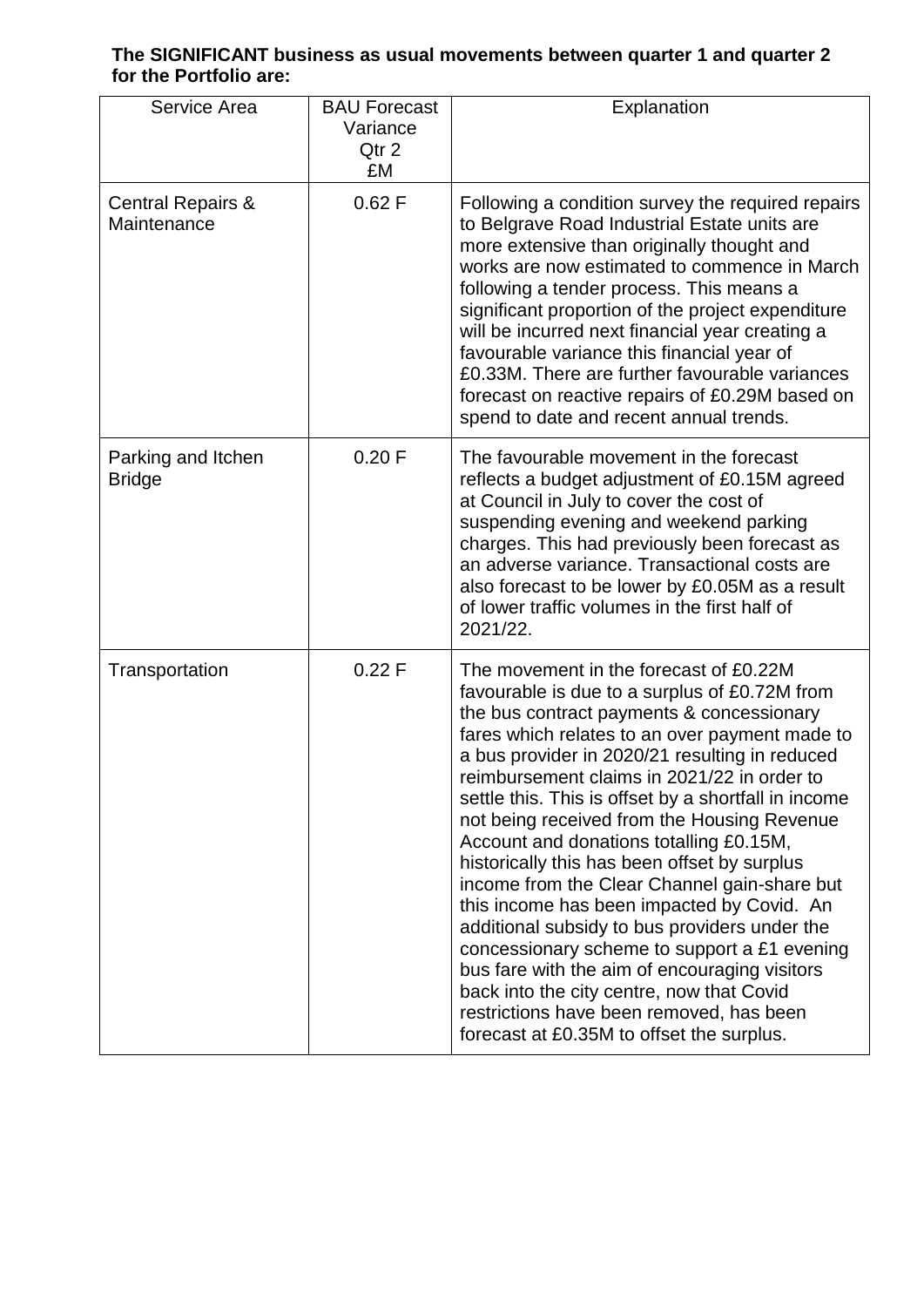| <b>Service Area</b>     | <b>COVID</b><br><b>Forecast</b><br><b>Variance</b><br>Qtr 2<br>£M | <b>COVID</b><br><b>Forecast</b><br><b>Variance</b><br>Qtr 1<br>£M | <b>COVID</b><br><b>Variance</b><br><b>Movement</b><br>from<br>Qtr 1<br>£M |
|-------------------------|-------------------------------------------------------------------|-------------------------------------------------------------------|---------------------------------------------------------------------------|
| Parking & Itchen Bridge | 0.45A                                                             | 0.56A                                                             | 0.11 F                                                                    |
| Planning                | 0.10A                                                             | 0.10A                                                             | 0.00                                                                      |
| Economic Development    | 0.05A                                                             | 0.05A                                                             | 0.00                                                                      |
| Transportation          | 0.17A                                                             | 0.00                                                              | 0.17A                                                                     |
| <b>Total</b>            | 0.77A                                                             | 0.71A                                                             | 0.06A                                                                     |

**There are no SIGNFICANT COVID-19 variance movements between quarter 1 and quarter 2 for the Portfolio.**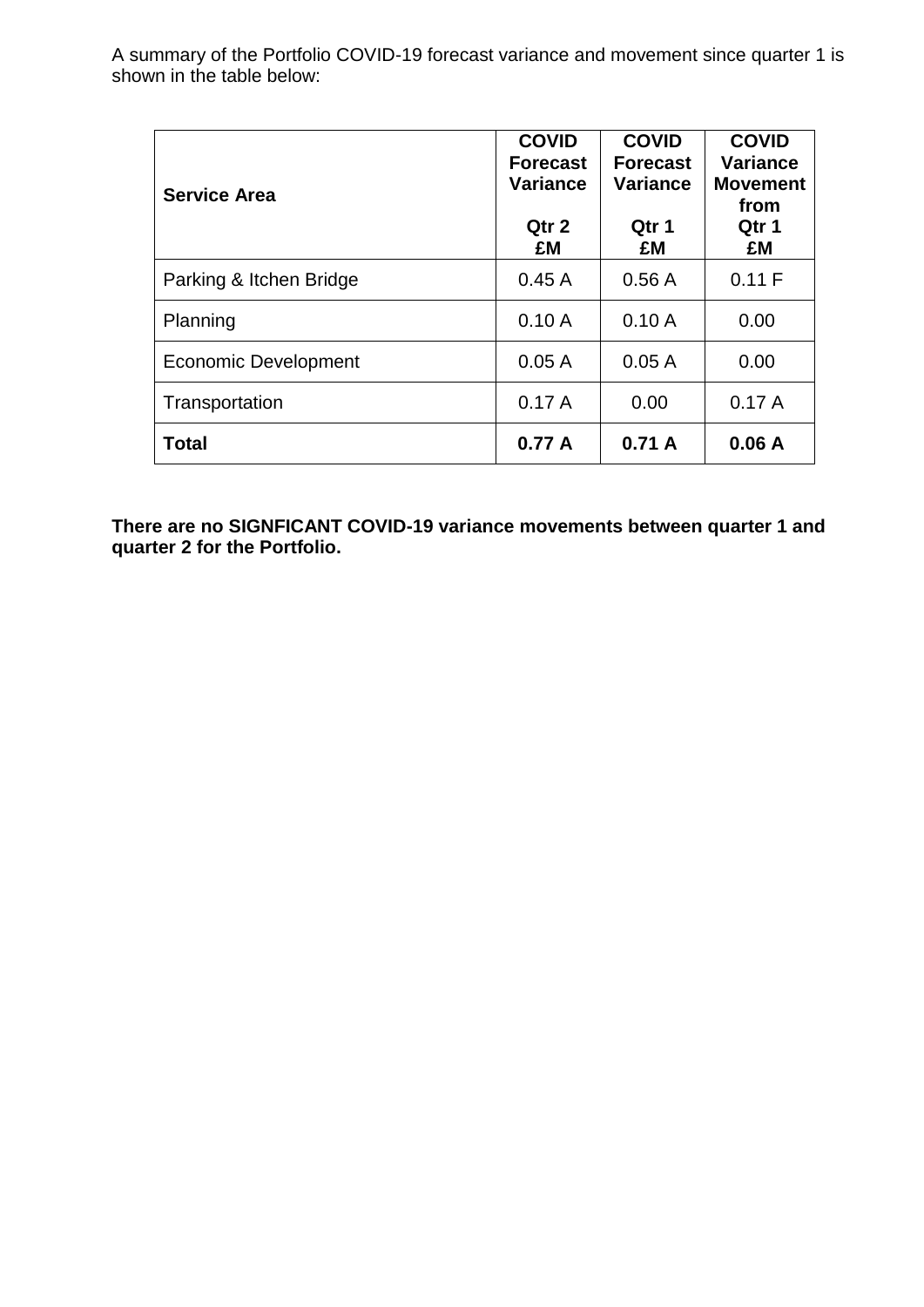# **8. HEALTH & ADULT SOCIAL CARE PORTFOLIO**

## **KEY REVENUE ISSUES – QUARTER 2 2021/22**

The Portfolio is currently forecast to have a deficit of **£1.46M** for business as usual (BAU) activities, which represents a percentage variance against budget of **1.8%** in a volatile and demand led area. The Portfolio forecast variance has moved adversely by **£1.02M** from the position reported at quarter 1.

In addition, there is a **£0.02M** deficit relating to the COVID-19 pandemic, a favourable movement of £0.21M from the position reported at quarter 1.

|                                            | <b>Forecast</b><br><b>Variance</b><br>Qtr 2<br>£M | <b>Forecast</b><br>Variance<br>Qtr 1<br>£M | <b>Movement</b><br>from<br>Qtr 1<br>£M | $%$ of<br>budget |
|--------------------------------------------|---------------------------------------------------|--------------------------------------------|----------------------------------------|------------------|
| <b>Portfolio Outturn</b> business as usual | 1.46 A                                            | 0.44A                                      | 1.02A                                  | 1.8              |
| COVID-19 Pandemic                          | 0.02A                                             | 0.23A                                      | 0.21 F                                 |                  |
| Total                                      | 1.48A                                             | 0.67A                                      | 0.81A                                  |                  |

A summary of the Portfolio business as usual forecast variance and movement since quarter 1 is shown in the table below:

| <b>Service Area</b>                                         | <b>BAU</b><br><b>Forecast</b><br><b>Variance</b><br>Qtr 2<br>£M | <b>BAU</b><br><b>Forecast</b><br><b>Variance</b><br>Qtr 1<br>£M | <b>BAU</b><br><b>Variance</b><br><b>Movement</b><br>from<br>Qtr 1<br>£M |  |
|-------------------------------------------------------------|-----------------------------------------------------------------|-----------------------------------------------------------------|-------------------------------------------------------------------------|--|
| Adults - Adult Services Management                          | 0.12A                                                           | 0.00                                                            | 0.12A                                                                   |  |
| Adults - Long Term                                          | 0.75A                                                           | 0.07A                                                           | 0.68A                                                                   |  |
| <b>Adults - Provider Services</b>                           | 0.18A                                                           | 0.11A                                                           | 0.07A                                                                   |  |
| Adults – Safeguarding Adult Mental<br>Health & Out of Hours | 0.31A                                                           | 0.13A                                                           | 0.18A                                                                   |  |
| <b>ICU</b> - System Redesign                                | 0.11A                                                           | 0.12A                                                           | 0.01 F                                                                  |  |
| Other                                                       | 0.01 F                                                          | 0.01 A                                                          | 0.02 F                                                                  |  |
| <b>Total</b>                                                | 1.46A                                                           | 0.44A                                                           | 1.02A                                                                   |  |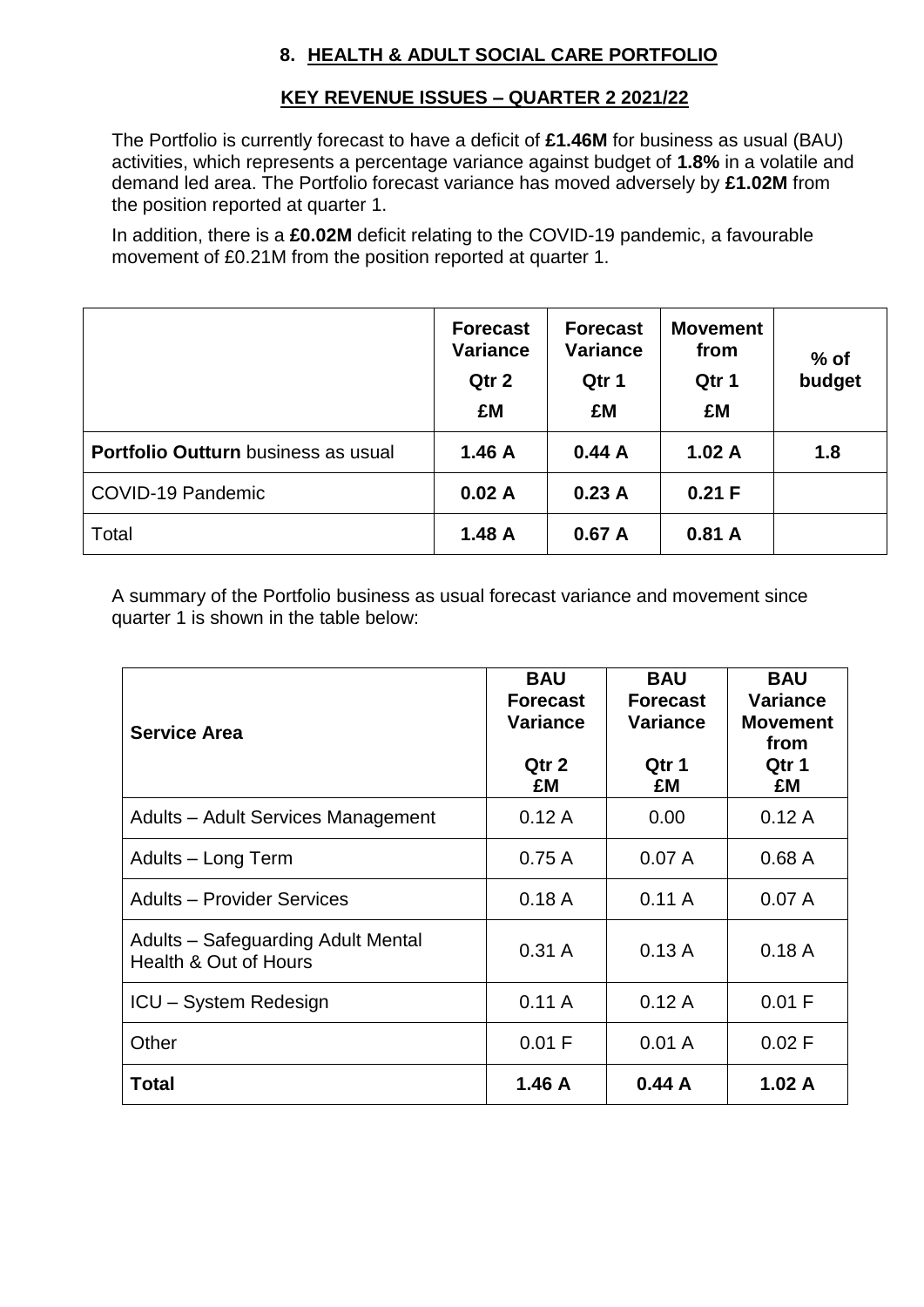### **The SIGNIFICANT business as usual issues for the Portfolio are:**

| Service Area       | Movement in<br><b>BAU Forecast</b><br>Variance<br>Between Qtr 1<br>and Qtr 2<br>£M | Explanation                                                                                                                                                                                                                                                                                                                   |
|--------------------|------------------------------------------------------------------------------------|-------------------------------------------------------------------------------------------------------------------------------------------------------------------------------------------------------------------------------------------------------------------------------------------------------------------------------|
| Adults - Long Term | 0.68A                                                                              | At quarter 2 there has been a £0.68M adverse<br>movement since Quarter 1 mainly due to:                                                                                                                                                                                                                                       |
|                    |                                                                                    | • A £0.38M adverse variance relating to an<br>increase in residential care package costs<br>• A net increase of £0.48M for learning disability<br>client costs.<br>A £0.18M favourable variance due to a release<br>$\bullet$<br>of Contain Outbreak Management Funding to<br>cover the cost of Learning Disability Day Care. |

A summary of the Portfolio COVID-19 forecast variance and movement since quarter 1 is shown in the table below:

| <b>Service Area</b>                                           | <b>COVID</b><br><b>Forecast</b><br><b>Variance</b><br>Qtr 2<br>£M | <b>COVID</b><br><b>Forecast</b><br><b>Variance</b><br>Qtr 1<br>£M | <b>COVID</b><br><b>Variance</b><br><b>Movement</b><br>from<br>Qtr 1<br>£M |
|---------------------------------------------------------------|-------------------------------------------------------------------|-------------------------------------------------------------------|---------------------------------------------------------------------------|
| <b>Adults - Adult Services Management</b>                     | 0.02A                                                             | 0.02A                                                             | 0.00                                                                      |
| <b>Adults - Reablement &amp; Hospital</b><br><b>Discharge</b> | 0.00                                                              | 0.02A                                                             | 0.02 F                                                                    |
| <b>ICU Provider Relationships</b>                             | 0.00                                                              | 0.19A                                                             | 0.19F                                                                     |
| <b>Total</b>                                                  | 0.02A                                                             | 0.23A                                                             | 0.21 F                                                                    |

**There are no SIGNFICANT COVID-19 variance movements between quarter 1 and quarter 2 for the Portfolio.**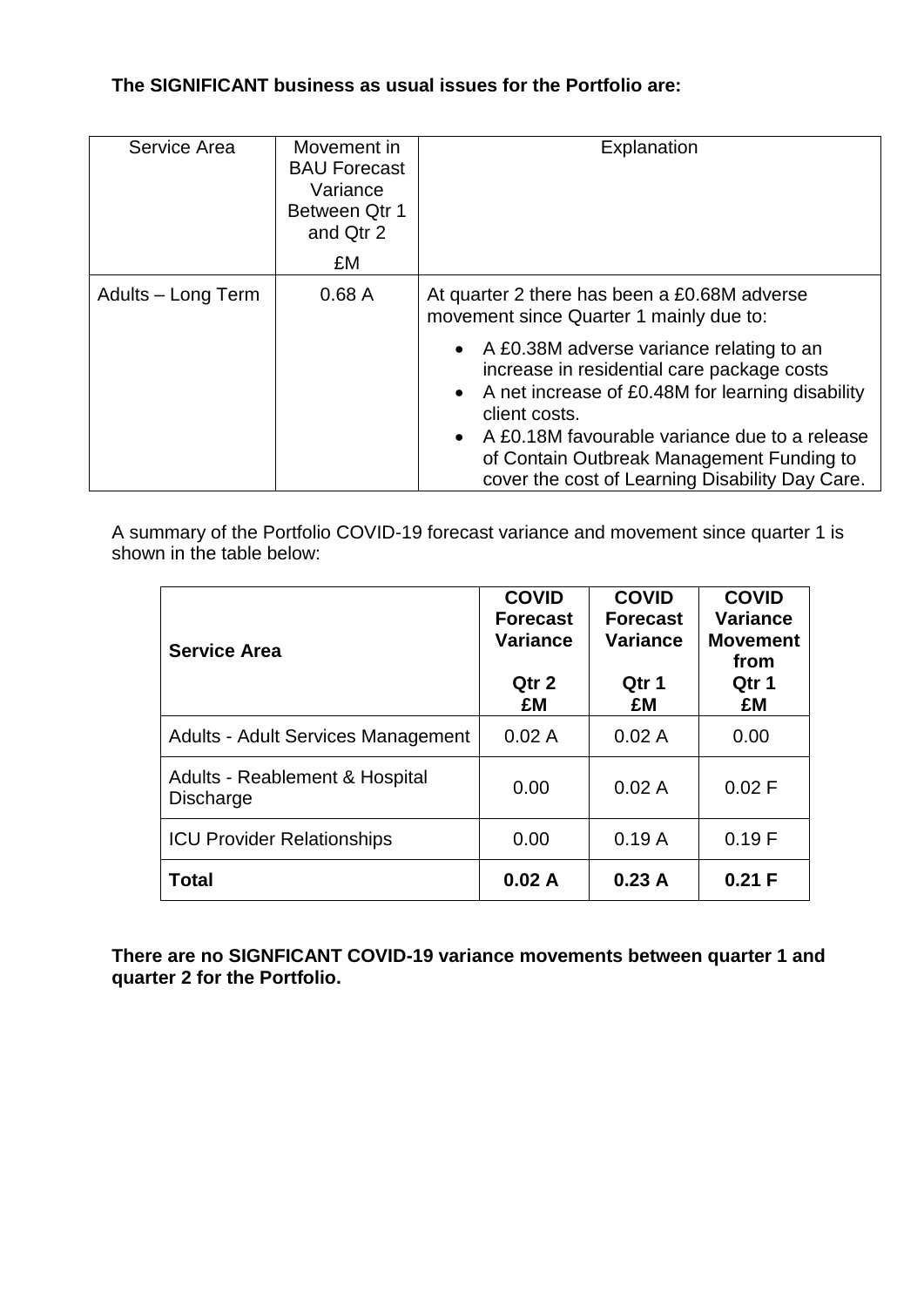## **9. LEADER PORTFOLIO**

# **KEY REVENUE ISSUES – QUARTER 2 2021/22**

The Portfolio is currently forecast to have a surplus of **£0.01M** for business as usual (BAU) activities, which represents a percentage surplus against budget of 0.02**%.** The Portfolio forecast variance has moved favourably by **£0.11M** from the position reported at quarter 1.

In addition, there is a **£0.03M** deficit on the COVID-19 pandemic budget, with no movement from the position reported at quarter 1.

|                                               | <b>Forecast</b><br><b>Variance</b><br>Qtr 2<br>£M | <b>Forecast</b><br><b>Variance</b><br>Qtr 1<br>£M | <b>Movement</b><br>from<br>Qtr 1<br>£M | $%$ of<br>budget |
|-----------------------------------------------|---------------------------------------------------|---------------------------------------------------|----------------------------------------|------------------|
| <b>Portfolio Outturn business as</b><br>usual | 0.01 F                                            | 0.10A                                             | 0.11 F                                 | 0.02             |
| COVID-19 Pandemic                             | 0.03A                                             | 0.03A                                             | 0.00                                   |                  |
| <b>Total</b>                                  | 0.02A                                             | 0.13A                                             | 0.11 F                                 |                  |

A summary of the Portfolio business as usual forecast variance and movement since quarter 1 is shown in the table below:

| <b>Service Area</b>                        | <b>BAU</b><br><b>Forecast</b><br><b>Variance</b><br>Qtr 2<br>£M | <b>BAU</b><br><b>Forecast</b><br><b>Variance</b><br>Qtr 1<br>£M | <b>BAU</b><br><b>Variance</b><br><b>Movement</b><br>from<br>Qtr 1<br>£M |
|--------------------------------------------|-----------------------------------------------------------------|-----------------------------------------------------------------|-------------------------------------------------------------------------|
| <b>HR Services</b>                         | 0.01 F                                                          | 0.04A                                                           | 0.05 F                                                                  |
| <b>Strategic Management of the Council</b> | 0.00                                                            | 0.06A                                                           | 0.06 F                                                                  |
| <b>Total</b>                               | 0.01 F                                                          | 0.10A                                                           | 0.11 F                                                                  |

### **The are no SIGNFICANT BAU variance movements between quarter 1 and quarter 2 for the Portfolio**

A summary of the Portfolio COVID-19 forecast variance and movement since quarter 1 is shown in the table below: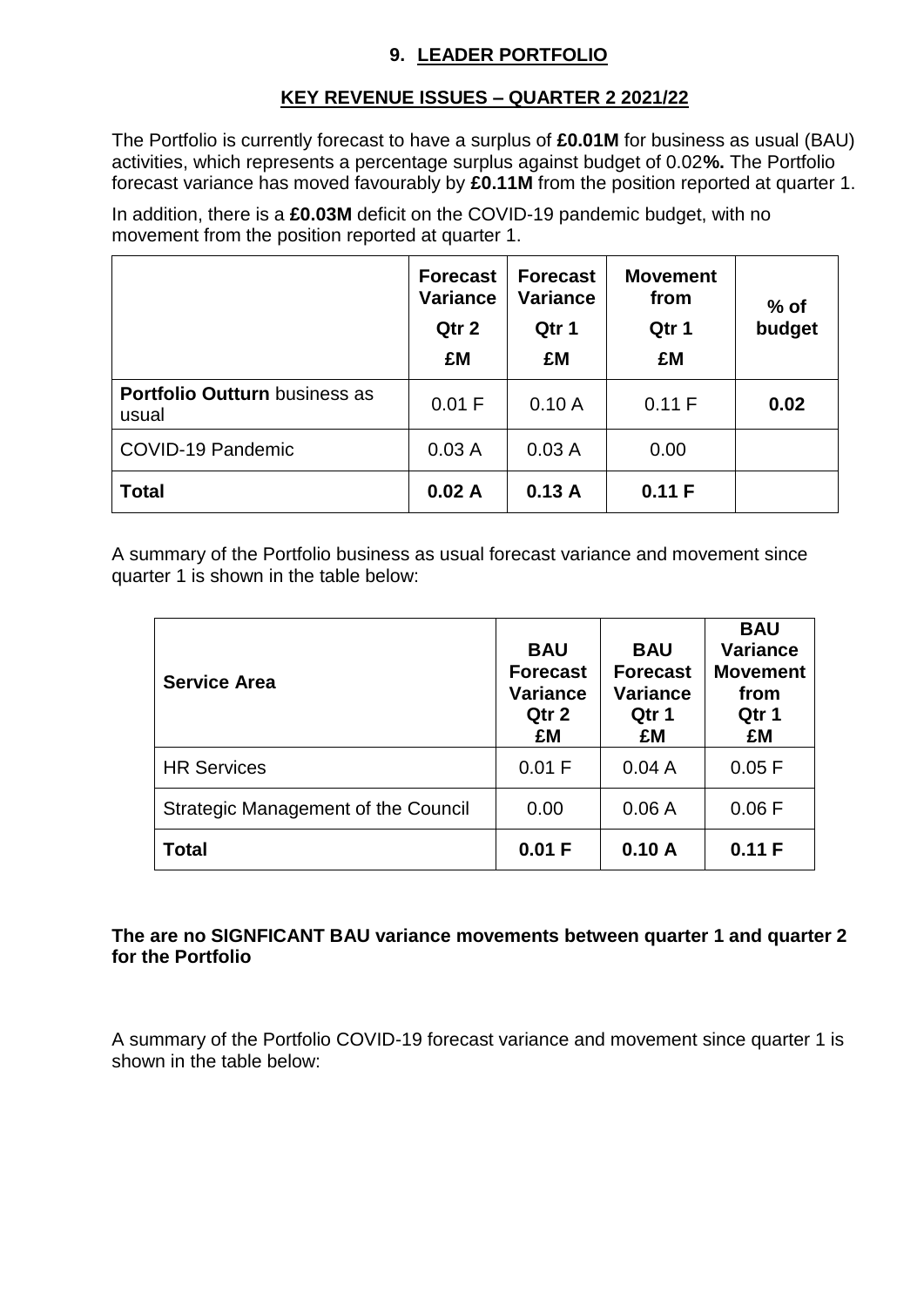| <b>Service Area</b> | <b>COVID</b><br><b>Forecast</b><br><b>Variance</b><br>Qtr 2<br>£M | <b>COVID</b><br><b>Forecast</b><br><b>Variance</b><br>Qtr 1<br>£M | <b>COVID</b><br><b>Variance</b><br><b>Movement</b><br>from<br>Qtr 1<br>£M |
|---------------------|-------------------------------------------------------------------|-------------------------------------------------------------------|---------------------------------------------------------------------------|
| Licensing           | 0.03A                                                             | 0.03A                                                             | 0.00                                                                      |
| <b>Total</b>        | 0.03A                                                             | 0.03A                                                             | 0.00                                                                      |

**The are no SIGNFICANT COVID-19 variance movements between quarter 1 and quarter 2 for the Portfolio**